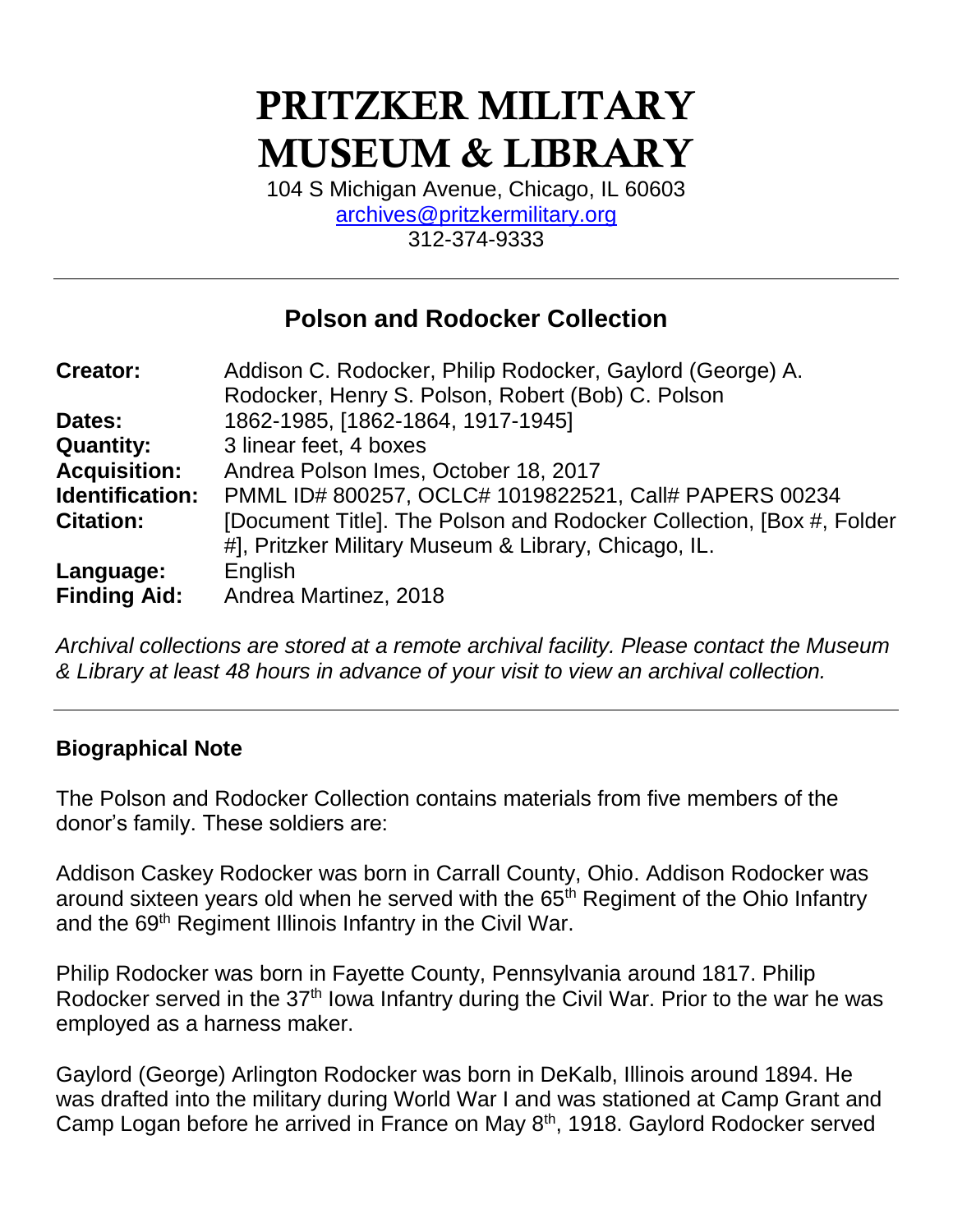for twelve months overseas with the  $33<sup>rd</sup>$  (Prairie) Division and took part in the Meuse-Argonne and Somme-Amiens Offensives.

Henry S. Polson was born in Chicago on August 20, 1893. Prior to the war he was employed as a cable foreman. He was assigned to the Troop K First Calvary. Henry Polson went to Brownsville, Texas and participated in the Mexican Border Campaign, for which he later received a metal. In 1917, he served in the American Expeditionary Force in the 33<sup>rd</sup> Division, 122<sup>nd</sup> Field artillery, Battery F and went to France in May of 1918. He served at St. Michel and in the Meuse-Argonne before returning home in May of 1919. Henry S. Polson died on June 12, 1962.

Robert Charles Polson was born on April 6, 1924. He was married to Evelyn Rodocker Polson. Prior to the war, Robert was a student. He entered into service on January 13, 1943 and became a Truck Driver, Light (345) with the Maintenance Battalion of the  $2^{nd}$ Armored Division. Robert Polson received the Purple Heart medal for injuries he received around July 27, 1944 in Cavigny, France.

### **Scope and Content of the Collection**

The Polson and Rodocker Collection contains materials from multiple generations of the donor's family. This collection includes correspondence, military documents, photographs, and newspaper clippings from World War I and World War II. This collection also contains some material from the Civil War.

#### **Arrangement**

The collection arrived in no discernable order. Staff has arranged the collection by category and chronologically. The collection consists of six series:

#### **Series One: Correspondence, 1864, 1917-1919, 1943-1945**

Series One includes correspondence from multiple soldiers. The majority of correspondences are from Gaylord (George) Rodocker to his family during World War I. This series also includes correspondence to and from Robert (Bob) Polson during World War II and one letter from Philip Rodocker during the Civil War. Material in this series are arranged chronologically.

#### **Series Two: Military Documents, 1862-1981, u.d.**

Series Two includes various forms of military documentation. When possible, documents were organized according to the individual soldiers they pertained to. Documents in this series include materials from the Civil War, World War I, and World War II. Other materials in this series include publications and booklets, individual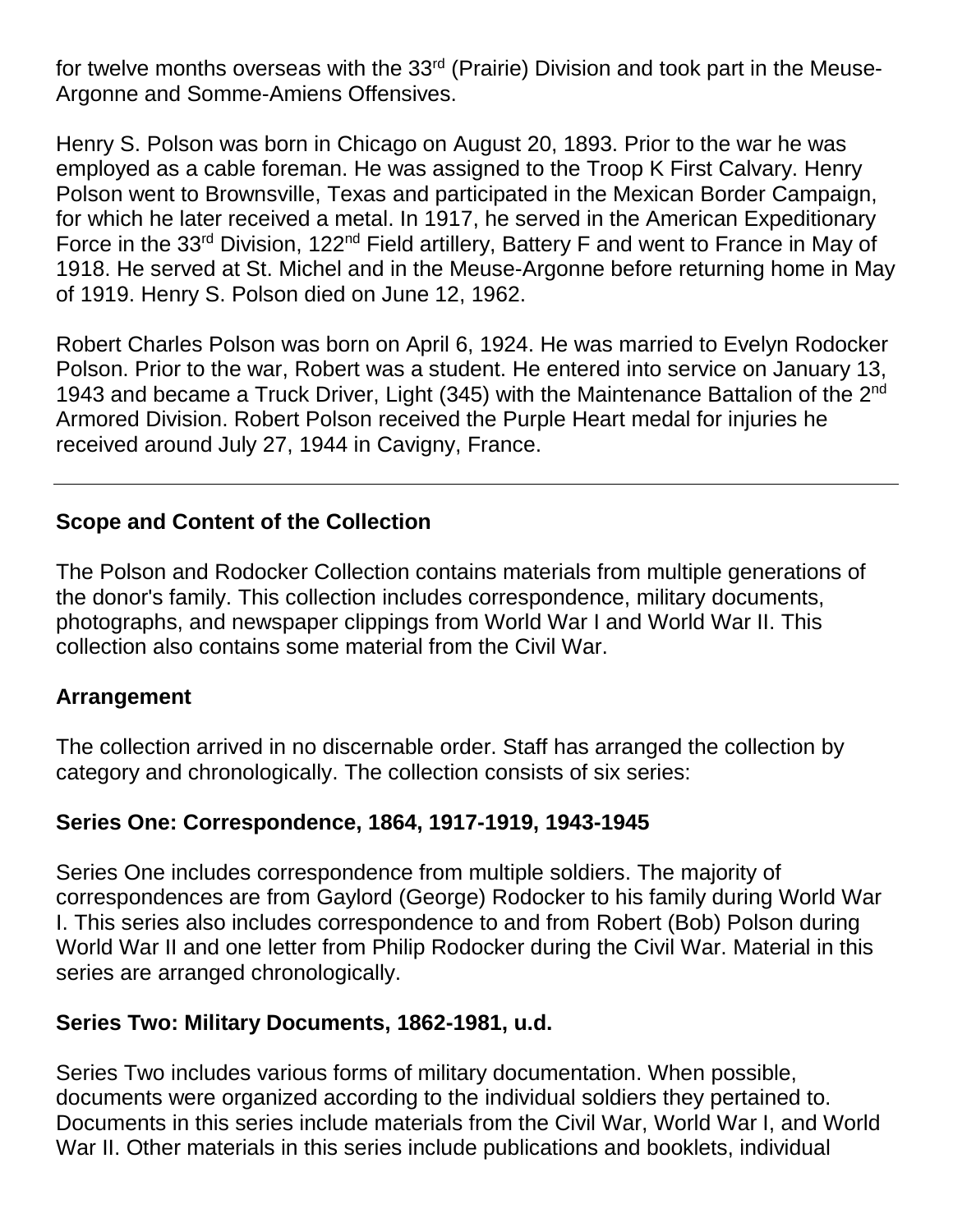soldier's journals, airborne leaflets dropped during wartime, and other miscellaneous military documents.

## **Series Three: Newspaper Clippings, 1918-1985, u.d.**

Series Three includes newspaper clippings from c.1918 to 1985. The majority of newspaper clippings are of Gaylord (George) Rodocker's letters home to his family describing his time overseas in World War I. Items in the folder are arranged chronologically.

## **Series Four: Photographs, 1918-1945, u.d.**

Series Four includes photographs from World War I and World War II. The majority of photographs are from Robert (Bob) Polson while he served overseas in Europe during World War II. This series also includes several photographs of Gaylord (George) Rodocker and his family while he was at Camp Grant. Items in this series are arranged chronologically.

### **Series Five: Miscellaneous Items, 1923-1944, u.d.**

Series Five includes miscellaneous items including money from overseas, tickets, blank postcards, and miscellaneous ephemeral items. This series is arranged by category.

#### **Series Six: Oversize Items, u.d.**

Series Six includes miscellaneous oversize items like newspapers, maps, and posters. Items in this series are arranged by category.

## **Rights**

Copyrights held by Andrea Polson Imes were transferred to the Pritzker Military Museum & Library. All other rights are held by the author or publisher. Users assume responsibility for following copyright laws as established by US Code Title 17.

## **Separations**

| <b>Item ID</b> | Call<br><b>Number</b> | <b>Description</b>               | Location |
|----------------|-----------------------|----------------------------------|----------|
| 800257001      |                       | German Skat card deck 9cm x 6 cm |          |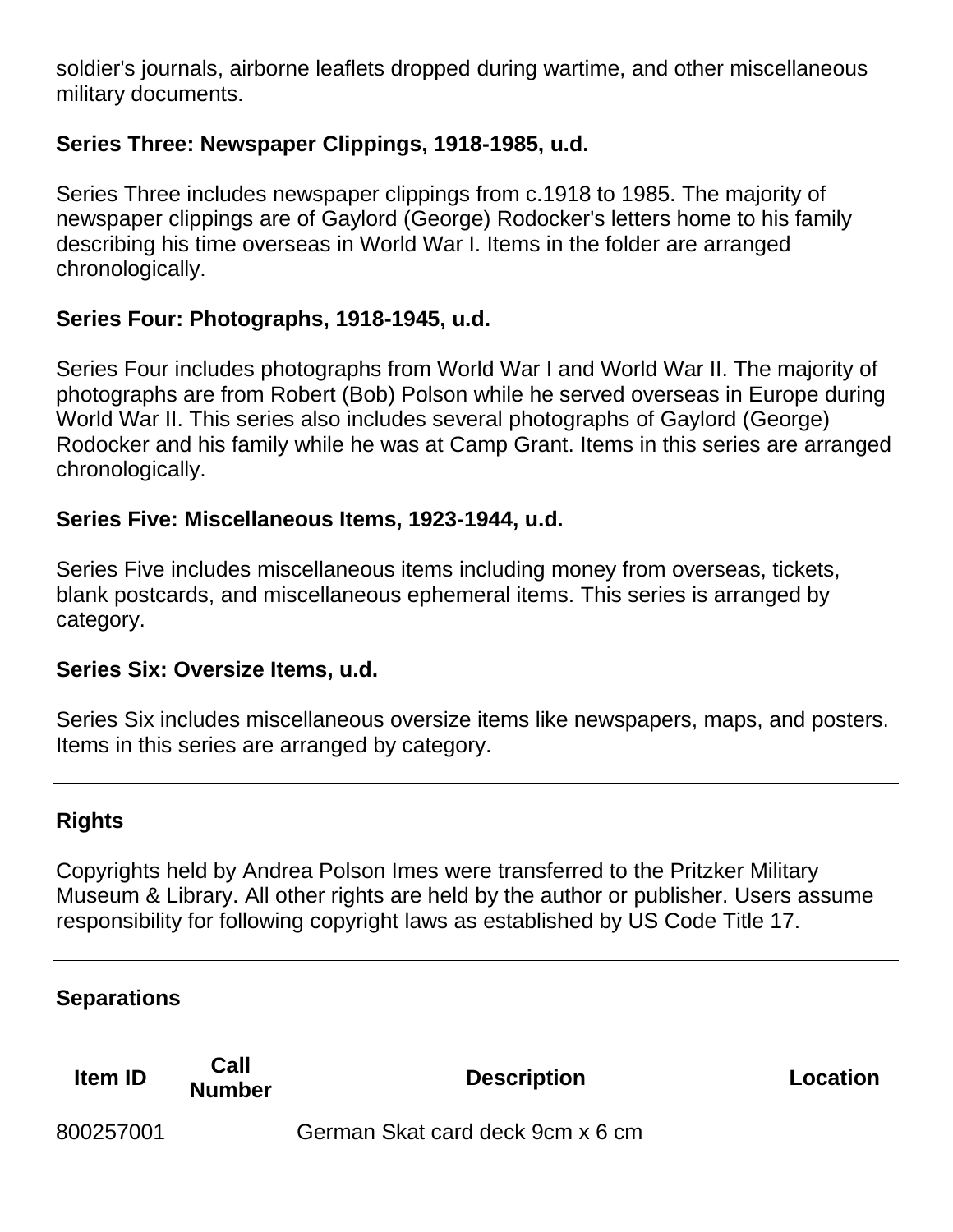| 800257002 | German Skat card deck 10cm x 6cm                            |
|-----------|-------------------------------------------------------------|
| 800257003 | U.S. small all-purpose pouch                                |
| 800257004 | Round SS German embroidered patch                           |
| 800257005 | Round German Labour Front (DAF) swastika<br>patch           |
| 800257006 | <b>Triangular Second Armored Division patch</b>             |
| 800257007 | <b>Triangular Second Armored Division patch</b>             |
| 800257008 | <b>Triangular Second Armored Division patch</b>             |
| 800257009 | <b>Triangular Second Armored Division patch</b>             |
| 800257010 | <b>Triangular Second Armored Division patch</b>             |
| 800257011 | <b>Triangular Second Armored Division patch</b>             |
| 800257012 | German Waffen SS NCO Feldgendarmerie<br>shoulder board      |
| 800257013 | Private patch                                               |
| 800257014 | Private patch                                               |
| 800257015 | Private patch                                               |
| 800257016 | Private patch                                               |
| 800257017 | World War II oversea service bars                           |
| 800257018 | World War II oversea service bars                           |
| 800257019 | World War II oversea service bars                           |
| 800257020 | 33rd Infantry Division round patch                          |
| 800257021 | Chicago Daily Tribune facsimiles of front page<br>headlines |

# **Key Subjects**

This collection is indexed under the following headings in the Library's online catalog. Researchers interested in materials about related topics, persons, or places should search the catalog using these subject headings.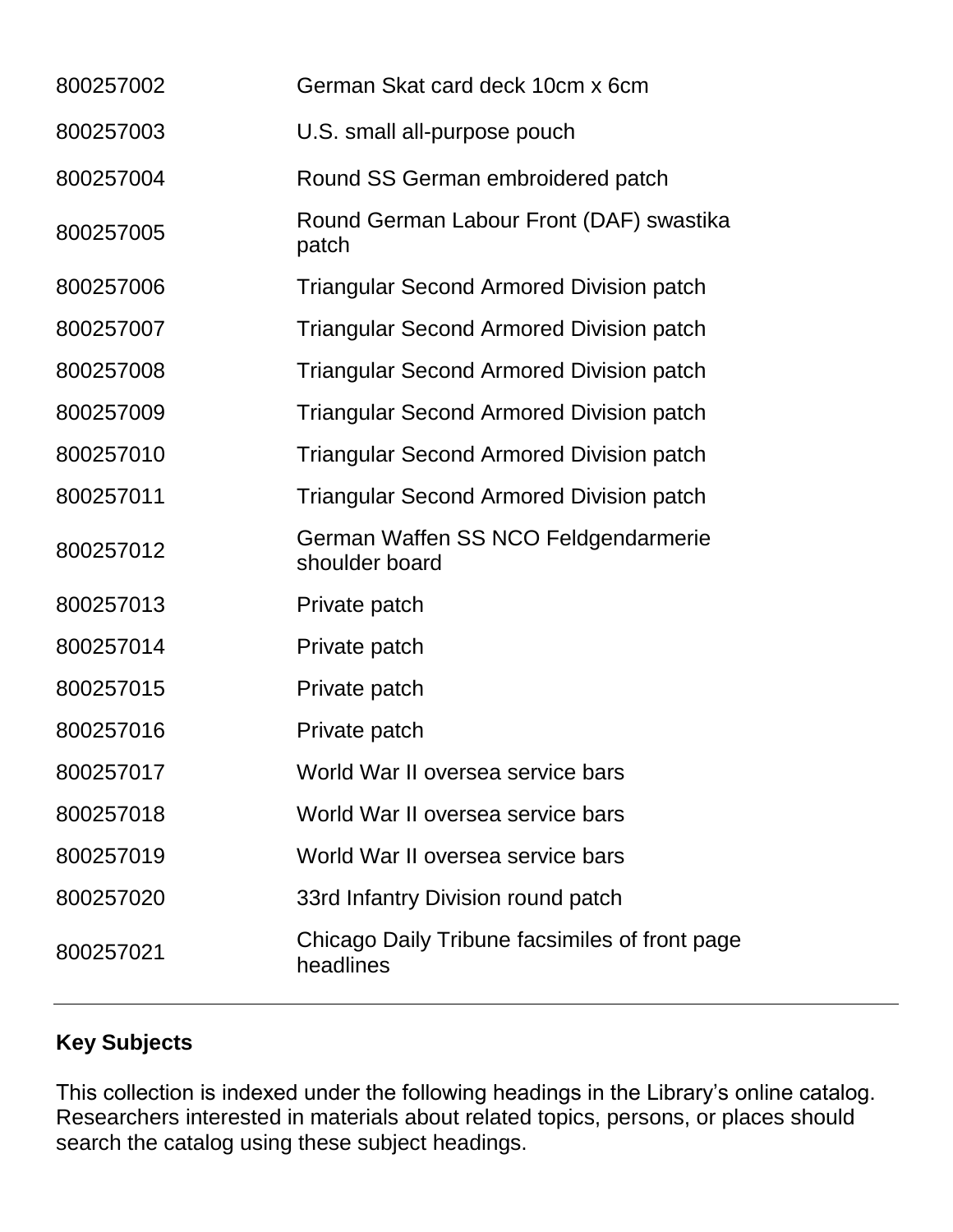## **Subjects**

Camp Grant (Ill.) United States. -- Army. -- Armored Division, 2nd. United States. -- Army. -- Division, 33rd. United States--Civil War, 1861-1865. World War, 1914-1918. World War, 1914-1918--France World War, 1939-1945. World War, 1939-1945--France

### **Container List**

| <b>Box</b> | <b>Folder</b>  | Item ID#  | <b>Title</b>                                                                                                                                                                                                    | <b>Dates</b>                            |
|------------|----------------|-----------|-----------------------------------------------------------------------------------------------------------------------------------------------------------------------------------------------------------------|-----------------------------------------|
|            |                |           | <b>Series 1: Correspondence</b>                                                                                                                                                                                 | 1864, 1917-<br>1919, 1943-<br>1945, u.d |
| 1          | 1              |           | <b>Correspondence</b>                                                                                                                                                                                           | 1864                                    |
|            |                | 800257022 | To Capt. James McCleery from Sergt.<br>Philip Rodocker: letter about the special<br>orders he was to carry out and how<br>deserters he was in charge of escaped<br>[photocopy]                                  | 18-Sep-1864                             |
|            |                | 800257023 | To Capt. James McCleery from Sergt.<br>Phillip Rodocker: letter about the special<br>orders he was to carry out and how<br>deserters he was in charge of escaped<br>[duplicate] [photocopy]                     | 18-Sep-1864                             |
|            | $\overline{2}$ |           | <b>Correspondence</b>                                                                                                                                                                                           | <b>Oct-Dec 1917</b>                     |
|            |                | 800257024 | To Bro., Sister and Everybody from<br>Gaylord Rodocker: letter about being at<br>Camp Grant, his bunkmate, rumors of<br>when they will go overseas, the duties<br>he's assigned, and getting a pass to<br>leave | 10-Oct-17                               |
|            |                | 800257025 | To Old Sister from Gaylord: letter about<br>receiving a package from her, the<br>temperature, getting paid, and the                                                                                             | 21-Oct-17                               |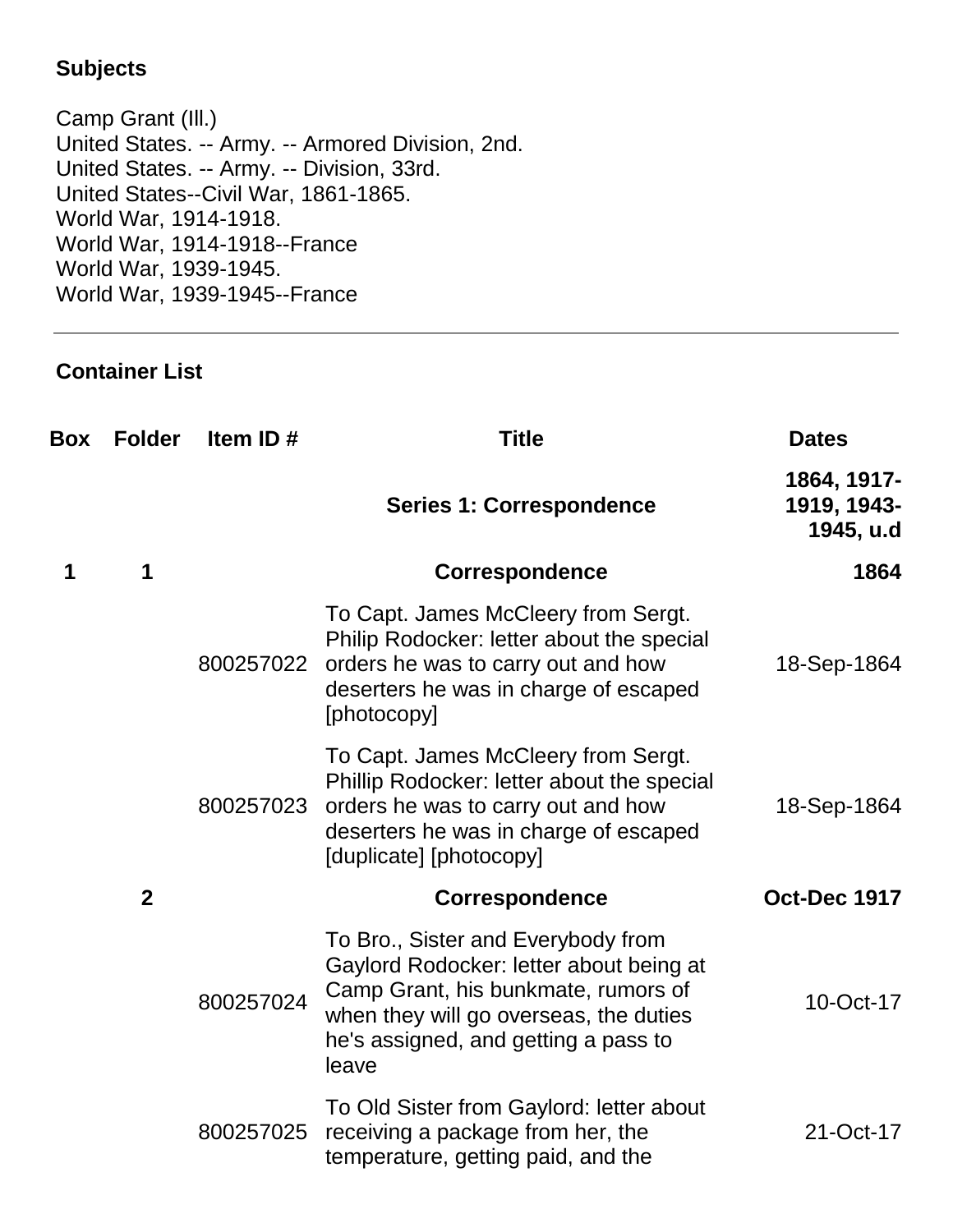|           | treatment of the soldiers                                                                                                                                                                                                                                                                                                                           |            |
|-----------|-----------------------------------------------------------------------------------------------------------------------------------------------------------------------------------------------------------------------------------------------------------------------------------------------------------------------------------------------------|------------|
| 800257026 | To Bro. and Sister from Gaylord: letter<br>about receiving a package from them,<br>being chosen as a Colonel's Orderly, the<br>weather, digging trenches, receiving<br>guns, boxing matches, a friend visiting,<br>and rumors of where they are going next                                                                                          | $1-Nov-17$ |
| 800257027 | To Sister Mayme from Gaylord: letter<br>about receiving her package, the<br>weather, songs they are sing, asking<br>how the family is, his new rifle, friends<br>that visited, being acting Corporal, and<br>daily life                                                                                                                             | 12-Nov-17  |
| 800257028 | To Sister from Gaylord: postcard about<br>thanking her for a gift she didn't send<br>and going to the Y.M.C.A. to sing                                                                                                                                                                                                                              | 13-Nov-17  |
| 800257029 | To Bro., Sister, and All from Gaylord:<br>letter about the weather, the drills they<br>did yesterday, being outside all day on<br>the range, inspection, and daily life                                                                                                                                                                             | 8-Dec-17   |
| 800257030 | To Sister from Gaylord: letter about<br>receiving a package, receiving bullets<br>for their rifles, staying warm, drills,<br>coming home and plans if it happens,<br>and asking about her and the family                                                                                                                                            | 15-Dec-17  |
| 800257031 | To Bro. and Sister from Gaylord: letter<br>about not being able to come home, the<br>lottery to go home for Christmas,<br>sending money for Christmas presents,<br>and wishing family well                                                                                                                                                          | 19-Dec-17  |
| 800257032 | To Mr. and Mrs. Chas. Rodocker from<br>Gaylord: letter [first page missing] about<br>hating the Army and feeling indifferent to<br>everything, feeling bad for the soldiers in<br>Europe that have been there for years,<br>being on guard of the water tank, how<br>soldiers have it much tougher than<br>civilians, gas mask training, and a snow | 20-Dec-17  |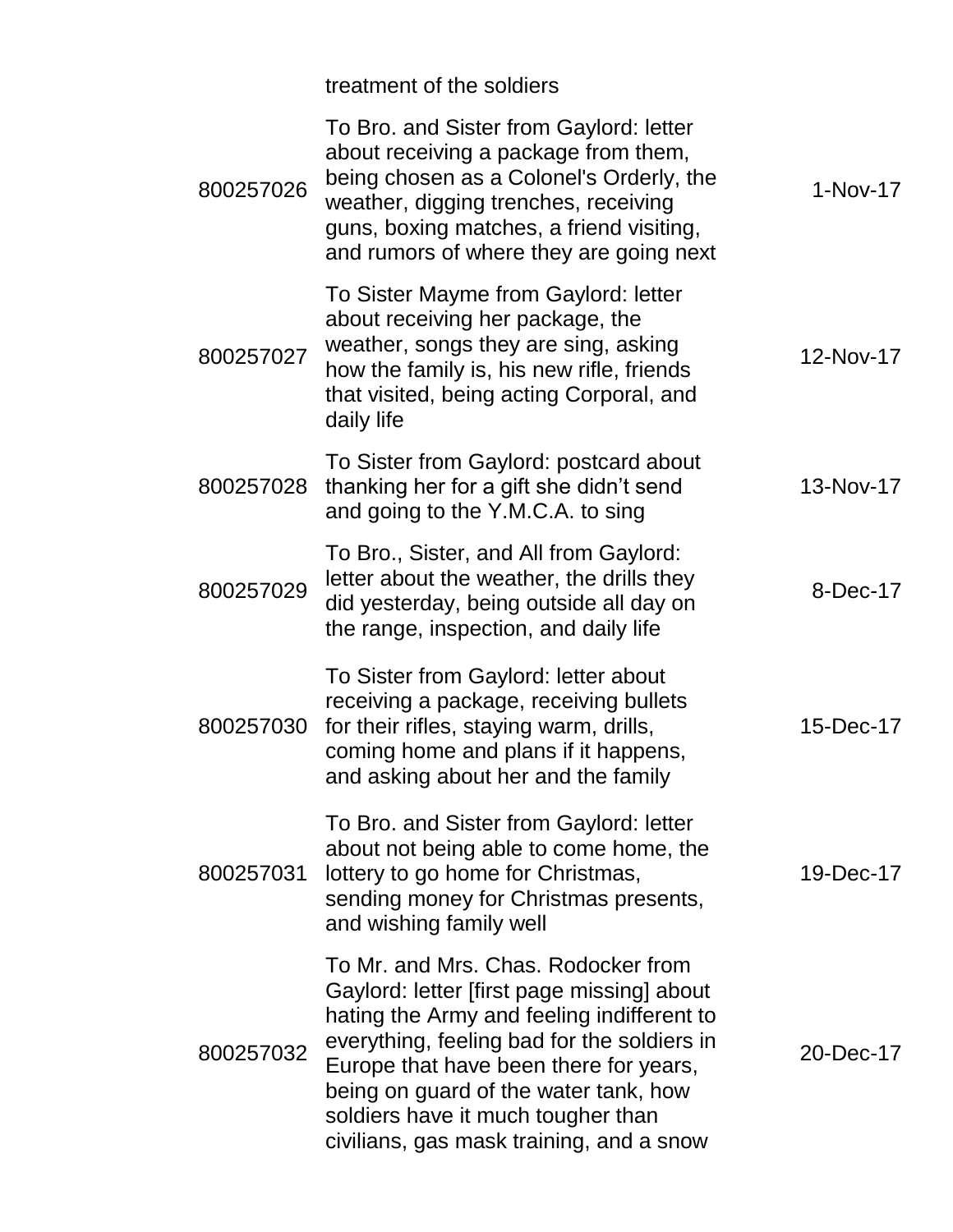storm

| 3 |           | <b>Correspondence</b>                                                                                                                                                                                                    | Jan-Jun 1918   |
|---|-----------|--------------------------------------------------------------------------------------------------------------------------------------------------------------------------------------------------------------------------|----------------|
|   | 800257033 | To Bro. and Sister from Gaylord: letter<br>about Christmas, duties, being<br>quarantined, the weather, going home<br>[missing last pages of letter]                                                                      | 8-Jan-18       |
|   | 800257034 | To Bro. and Sister from Gaylord: letter<br>about being quarantined, poker games,<br>thanking her for the past packages sent,<br>and daily life                                                                           | 27-Jan-18      |
|   | 800257035 | To Sister from Gaylord: letter about men<br>being sent to North Carolina, the camp,<br>shooting at the range, taking boxing<br>instructions, going out with friends,<br>trying to get leave and additions to the<br>camp | 5-Mar-18       |
|   | 800257036 | To Mr. C.A. Rodocker from Gaylord:<br>souvenir fold out photograph folder of<br>"Life in the U.S. Army"                                                                                                                  | 14-Mar-18      |
|   | 800257037 | To Bro. Chas. from Gaylord: letter about<br>visiting home in DeKalb, the possibility<br>of leaving soon, life at camp, the<br>weather, and wishing he could come<br>visit camp                                           | 19-Mar-18      |
|   | 800257038 | To Bro. from Gaylord: postcard about<br>leaving camp on a train headed to<br>Houston and briefly describes the trip<br>and towns they have gone through                                                                  | $4 - Apr - 18$ |
|   | 800257039 | To Bro. and Sister from Gaylord:<br>postcard about life at Camp Logan,<br>change of companies, and about<br>Houston                                                                                                      | 15-Apr-18      |
|   | 800257040 | To Bro. Chas. from Gaylord: letter about<br>being happy to receive his letter, the<br>marriage of a friend, war bonds, the<br>weather, going overseas soon, and                                                          | 24-Apr-18      |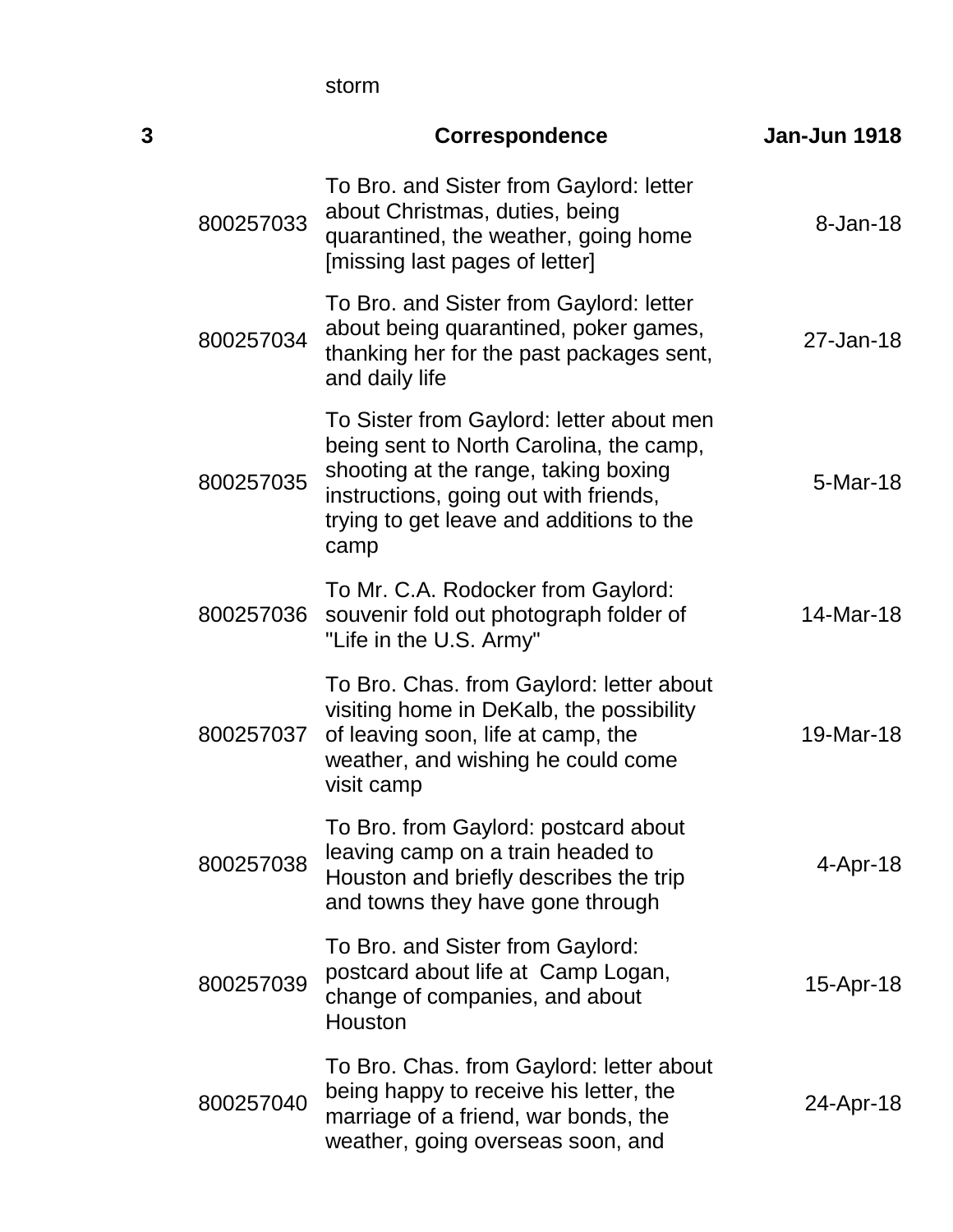|           | having an inspection later that day                                                                                                                                                                                                                                                                                                                          |           |
|-----------|--------------------------------------------------------------------------------------------------------------------------------------------------------------------------------------------------------------------------------------------------------------------------------------------------------------------------------------------------------------|-----------|
| 800257041 | To Bro. from Gaylord: postcard about<br>going to New York and gives him his<br>new address                                                                                                                                                                                                                                                                   | 5-May-18  |
| 800257042 | To Mother from Gaylord: postcard about<br>being in New York City, the sites he's<br>seen, how he is feeling, and the weather                                                                                                                                                                                                                                 | 8-May-18  |
| 800257043 | To Mother and Dad from Gaylord: letter<br>about not having paper to write in a<br>while, being in France, describing<br>France's landscape, people, food, and<br>weather, a hike they went on, and<br>entertainment for the soldiers happening<br>that night                                                                                                 | 12-Jun-18 |
| 800257044 | To Mother and Dad from Gaylord: letter<br>about a friend drowning recently, the<br>funeral of his friend, new location they<br>have moved to that is close to a<br>Y.M.C.A., the equipment they have<br>been given, and women working in<br>France                                                                                                           | 18-Jun-18 |
| 800257045 | To Mother and Dad from Gaylord: letter<br>about receiving mail from the U.S.,<br>moving twice, going to the trenches<br>soon, disassembling a machine gun,<br>airplanes crossing the lines and<br>bombing, the town they are in, people<br>they have met, sinking of the RMS<br>Moldavia, letters he's received, and<br>wanting her to send pictures of home | 28-Jun-18 |
| 800257046 | To Brother, Sister, and All from Gaylord:<br>letter about receiving their mail, enemy<br>airplanes and bombs being dropped at<br>night, describing his time in France,<br>getting paid in French money, being in<br>an Automatic Rifle squad, stories from<br>veterans, roads in France, and mail                                                            | 30-Jun-18 |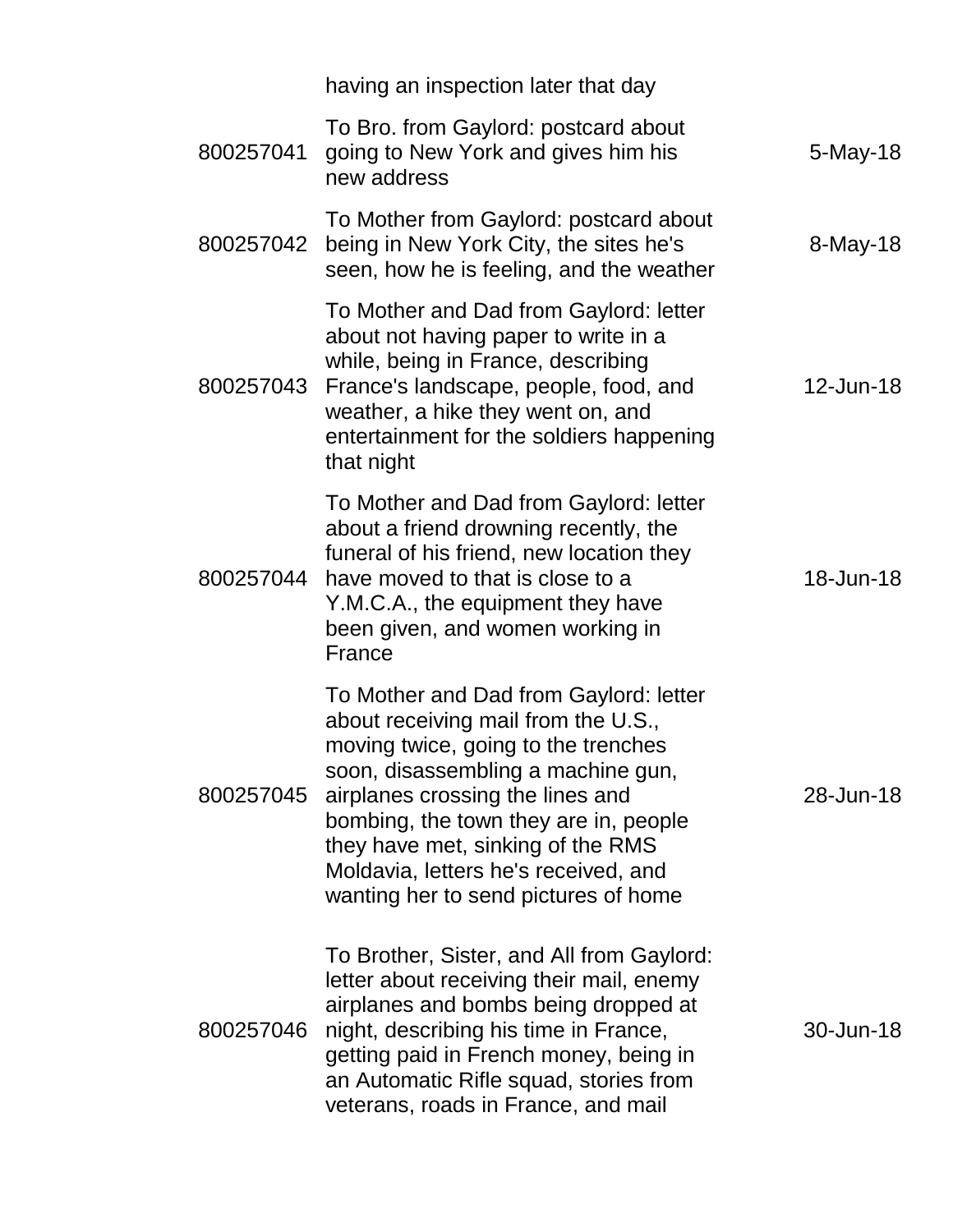| 4 |           | <b>Correspondence</b>                                                                                                                                                                                                                                                                                                                | <b>Jul-Dec 1918</b> |
|---|-----------|--------------------------------------------------------------------------------------------------------------------------------------------------------------------------------------------------------------------------------------------------------------------------------------------------------------------------------------|---------------------|
|   | 800257047 | To Mrs. Rodocker from Warrin <sup>[?]</sup><br>Scueerey[?]: letter about receiving her<br>letter and includes a poem                                                                                                                                                                                                                 | $1$ -Jul-18         |
|   | 800257048 | To Mother and Dad from Gaylord: letter<br>about receiving their letter and clippings,<br>men in Company G and H that are from<br>their hometown and surrounding areas,<br>other letters he's received, the Fourth of<br>July, daily tasks and training, a gas<br>attack drill, and enclosing a postcard of<br>a village he's been to | $7 -$ Jul $-18$     |
|   | 800257049 | To Mother and Dad from Gaylord: letter<br>about the weather, visiting a friend in a<br>town close by, more exciting drills and<br>lessons as they get closer to war,<br>sending gifts, sending money, and<br>bombs being dropped near by                                                                                             | 15-Jul-18           |
|   | 800257050 | To Bro. and Sister from Gaylord: letter<br>about the rain, it being Clean Up Day,<br>letters he has received, daily work, their<br>companies time in a trench, and night<br>bombings                                                                                                                                                 | 16-Jul-18           |
|   | 800257051 | To Mother and Dad from Gaylord: letter<br>about leaving camp for the trenches, the<br>weather, making a bed in the trenches,<br>describing life in the trenches, and<br>talking with veterans                                                                                                                                        | $2$ -Aug-18         |
|   | 800257052 | To Bro. Chas. and Sis. Mayme from<br>Gaylord: letter about receiving his mail,<br>leaving camp for the trenches, making a<br>bed, the weather, describing the battles,<br>and the shelter he built                                                                                                                                   | 2-Aug-18            |
|   | 800257053 | To Mother and Dad from Gaylord: letter<br>about traveling to different camps and<br>trenches, the German soldiers, the war,<br>the British, food he has bought, and                                                                                                                                                                  | 13-Aug-18           |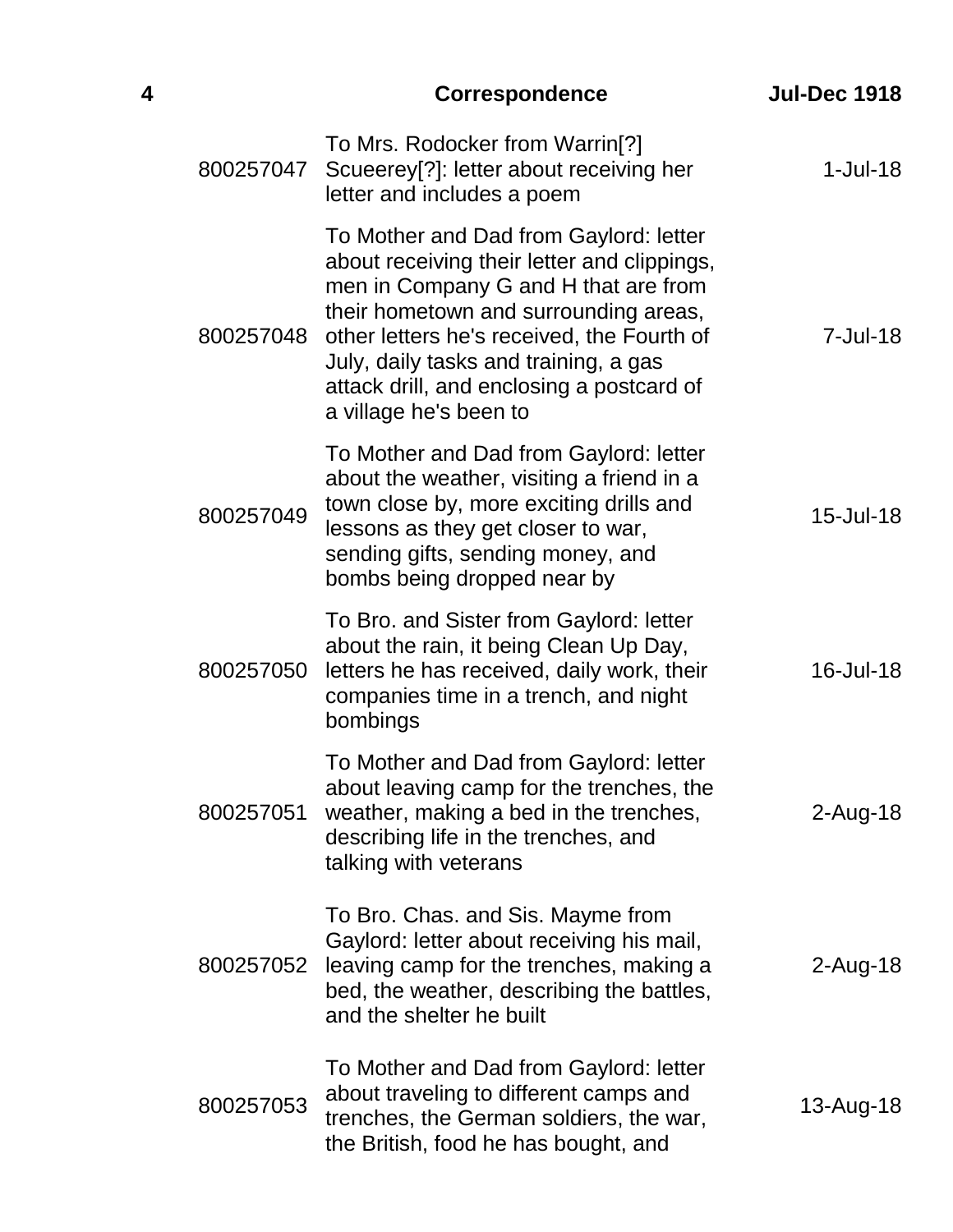|           | <b>French villages</b>                                                                                                                                                                                                                                                                                                                                                                                                            |             |
|-----------|-----------------------------------------------------------------------------------------------------------------------------------------------------------------------------------------------------------------------------------------------------------------------------------------------------------------------------------------------------------------------------------------------------------------------------------|-------------|
| 800257054 | To Mother and Dad from Gaylord: letter<br>about being back from the trenches,<br>visiting with friends from DeKalb, injuries<br>friend had possibly sustained, German<br>attacks from the air, and how mail<br>censoring is getting more strict                                                                                                                                                                                   | 22-Aug-18   |
| 800257055 | To Bro., Sister, and V from Gaylord:<br>letter about receiving lots of mail from<br>his brother, Mayme's accident, the<br>weather, their next orders, visiting with<br>friends from DeKalb, and asking about<br>family                                                                                                                                                                                                            | 22-Aug-18   |
| 800257056 | To Mother and Dad from Gaylord: letter<br>about traveling to a different camp,<br>describes the town they are billeted,<br>enclosed a postcard of the town marking<br>where he is staying, moving to a new<br>location, newspaper clippings that he<br>was sent, the strict orders about letter<br>writing, daily life, and the weather, also<br>includes a postcard with a town they<br>billeted with a note written on the back | $1-Sep-18$  |
| 800257057 | To Bro. Chas. And All from Gaylord:<br>letter about wishing he was back in<br>Chicago, where they are billeted at,<br>what the other men are doing while he is<br>writing his letter, moving, asking how<br>Chicago and family are doing, receiving<br>an American newspaper, going out with<br>friends, his company's actions, and daily<br>life                                                                                 | $10-Sep-18$ |
| 800257058 | To Mother and Dad from Gaylord: letter<br>about the weather, what he has been<br>doing since he last wrote, air battles he<br>can see, buying eggs, riding in a car,<br>getting sick, not having any<br>newspapers, advice for a friend of<br>where to enlist, and about missing home                                                                                                                                             | 15-Sep-18   |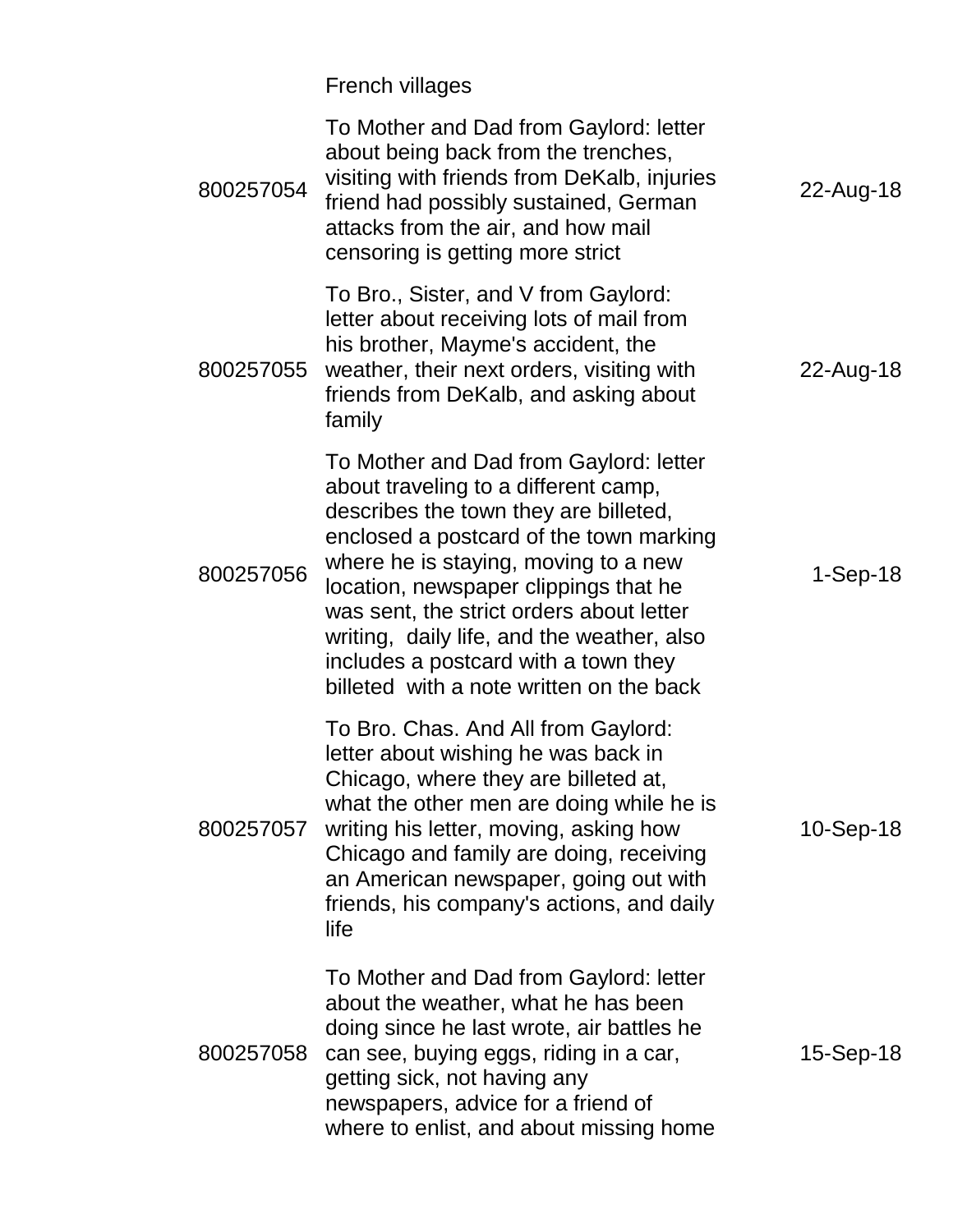| 800257059 | To Mother and Dad from Gaylord: letter<br>about moving frequently, not being able<br>to drill, the company band playing<br>music, running into a friend from<br>DeKalb, letters he has received, and the<br>weather                                                                                                                                                                                                                                                                   | 24-Sep-18 |
|-----------|---------------------------------------------------------------------------------------------------------------------------------------------------------------------------------------------------------------------------------------------------------------------------------------------------------------------------------------------------------------------------------------------------------------------------------------------------------------------------------------|-----------|
| 800257060 | To Mother and Dad from Gaylord: letter<br>about not sending mail for a month<br>since he left for the front, describes what<br>it was like to be in the trenches and front<br>lines for a month, receiving money<br>Mother sent, his parents wedding<br>anniversary, the YMCA service being<br>bad, receiving his birthday letter from<br>Mother, and asking how his family is<br>doing, also includes small note that asks<br>for a list of things that he need to be<br>sent to him | 25-Oct-18 |
| 800257061 | To Brother, Sister and Niece Virginia<br>from Gaylord: letter about not sending<br>mail for the past month, describes what<br>it was like being in the trenches and<br>front lines for a month, what he is doing<br>now, receiving lots of letters, missing the<br>quiet home life, and sending him things<br>he wants                                                                                                                                                                | 25-Oct-18 |
| 800257062 | To Mother and Dad from Gaylord: letter<br>about his company capturing a village,<br>how he is uninjured, recounts the<br>feelings he had during the battle,<br>coming back after the battle, how he<br>won't feel the war is over until he's<br>home, rumors of when they will go home<br>[last pages of letter missing]                                                                                                                                                              | 17-Nov-18 |
| 800257063 | To Bro., Sister, and Virginia from<br>Gaylord: letter about capturing a village<br>on November 10, what they are doing<br>now the war is over, the cold he has,<br>rumors of going home, the weather,<br>letters returned to him because of the<br>censors, thanking his brother for                                                                                                                                                                                                  | 19-Nov-18 |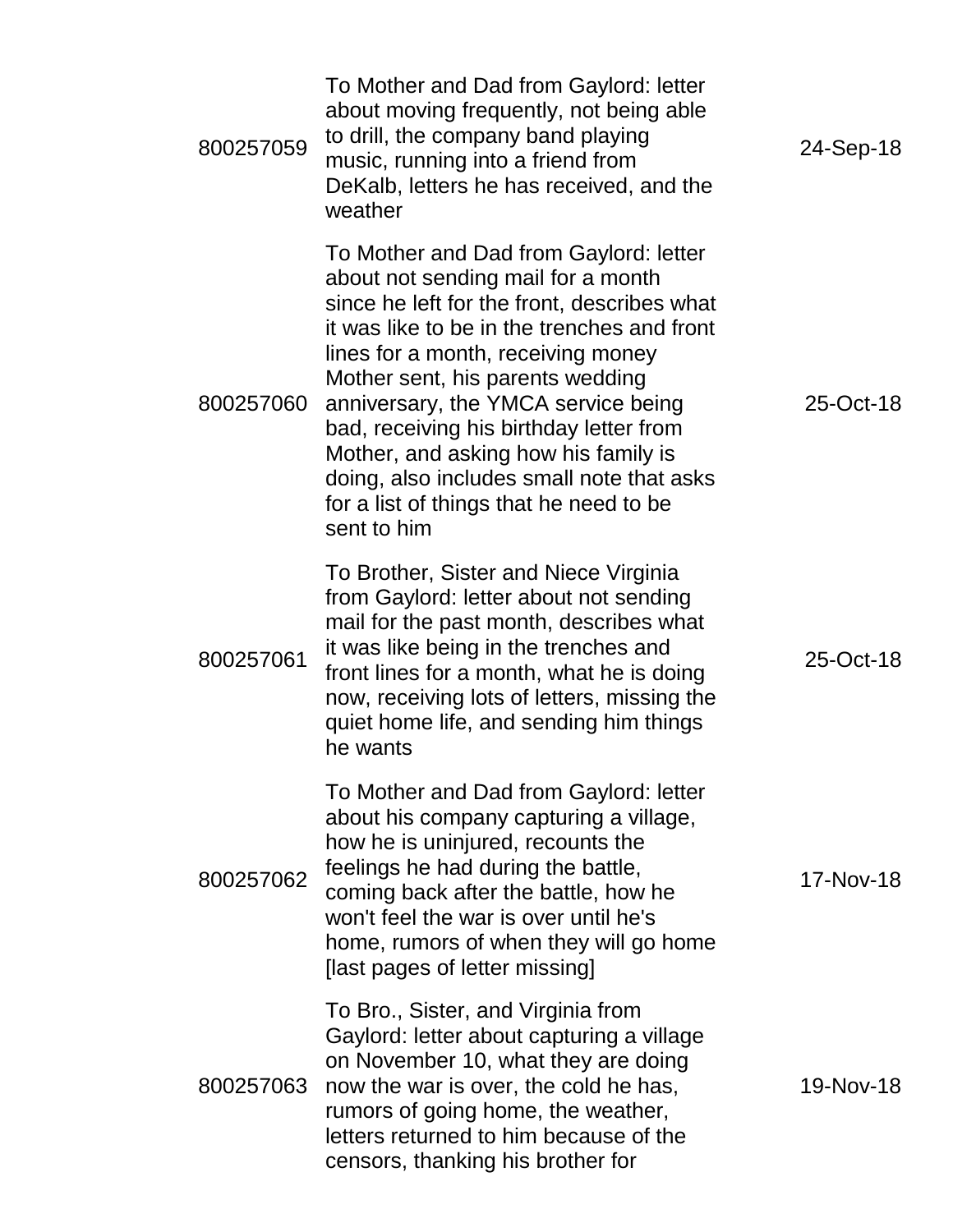|           | sending so many letters, his brother's<br>family, and his friend Emil                                                                                                                                                                                                                                                                     |           |
|-----------|-------------------------------------------------------------------------------------------------------------------------------------------------------------------------------------------------------------------------------------------------------------------------------------------------------------------------------------------|-----------|
| 800257064 | To Dad from Henry Polson: letter about<br>the censorship being lifted for soldiers to<br>write home for Christmas, being billeted<br>in Lanenville France, his experience in<br>France so far, description of the<br>Argonne front, other battles, and<br>rumors of coming home [page 2 is<br>missing] [not original letter, transcribed] | 23-Nov-18 |
| 800257065 | To Mother and Dad from Gaylord: letter<br>about sending another letter since his<br>was sent back by censors, possibly<br>coming home 'soon', what he has been<br>doing, the weather, 'going over' before<br>the war had ended, and how his parents<br>feel about Armistice                                                               | 23-Nov-18 |
| 800257066 | To [?] from Gaylord: postcard of<br>Luxemburg town with description of<br>when he was there                                                                                                                                                                                                                                               | 14-Dec-18 |
| 800257067 | To [?] from Gaylord: postcard of town<br>with description of when he is there                                                                                                                                                                                                                                                             | 16-Dec-18 |
| 800257068 | To Mother and Dad: letter about moving<br>and finally settling in a small town in<br>Luxembourg, description of their travel<br>route, the people of Luxembourg,<br>describes the home they are in, the<br>weather, money, not celebrating<br>Christmas, and waiting to come home                                                         | 22-Dec-18 |
| 800257069 | To Bro., Sis., and V. from Gaylord: letter<br>about traveling to Luxembourg, the<br>weather, no Christmas boxes for the<br>soldiers, food, understanding some of<br>the German language, and wishing all<br>his family well                                                                                                               | 22-Dec-18 |
| 800257070 | To Mother and Dad: letter about being in<br>the same town in Luxembourg, how he<br>celebrated Christmas, a picture that<br>Mother sent him, what the newspapers                                                                                                                                                                           | 29-Dec-18 |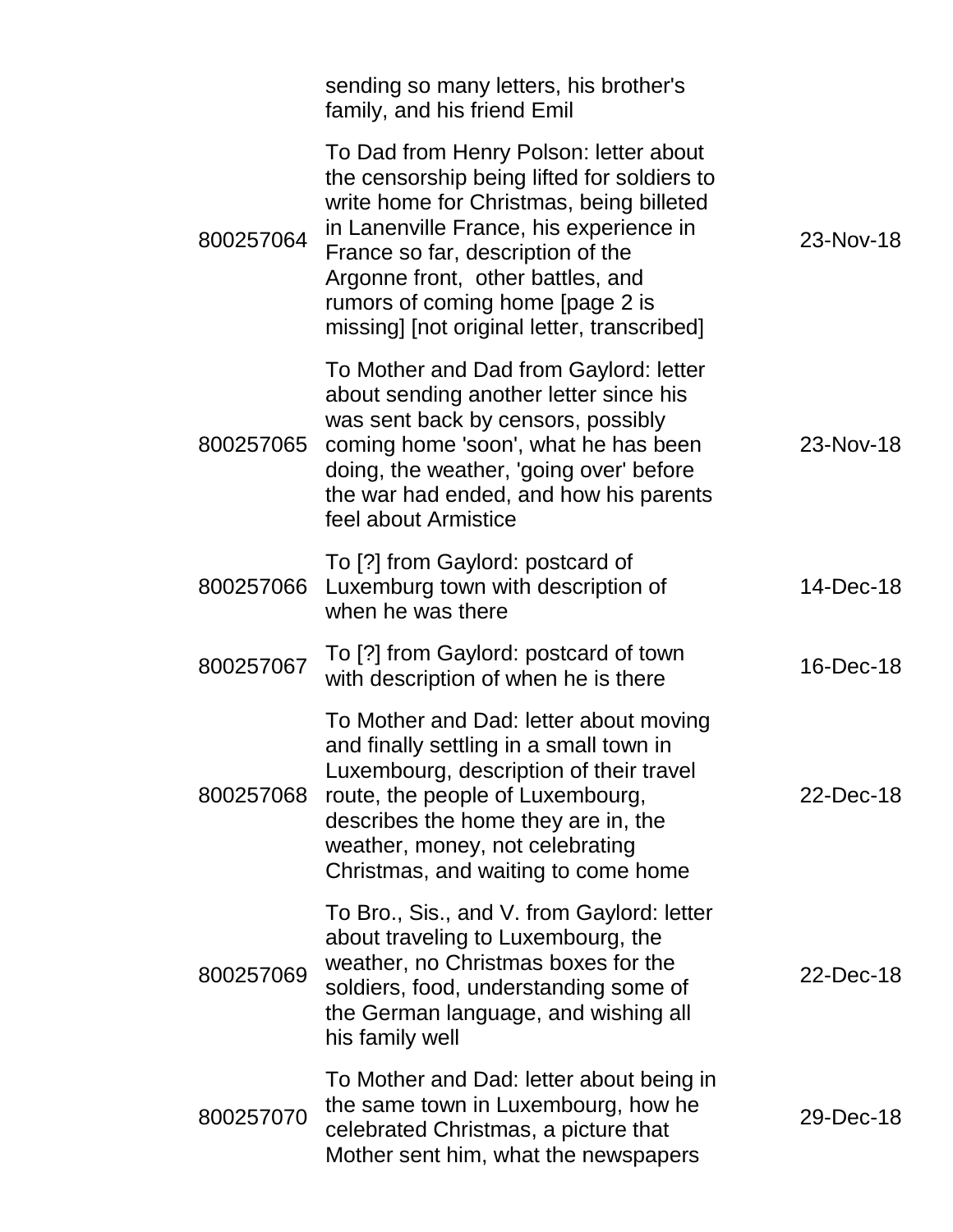said about Armistice, and not being able to go see any of the major cities in Europe

| 5 |           | <b>Correspondence</b>                                                                                                                                                                                                                                                                                | Jan-Feb 1919 |
|---|-----------|------------------------------------------------------------------------------------------------------------------------------------------------------------------------------------------------------------------------------------------------------------------------------------------------------|--------------|
|   | 800257071 | To Mother and Dad from Gaylord: letter<br>about the weather in Luxembourg,<br>describes what it looks like where he is,<br>getting a pass to leave, eating candy<br>and ice cream, seeing an old friend, a<br>concert playing later, the death of a<br>friend, and his Christmas box not<br>arriving | $7 - Jan-19$ |
|   | 800257072 | To C.A. Rodocker from Gaylord:<br>postcard about how beautiful the<br>scenery is and describing the<br>photograph on front                                                                                                                                                                           | 12-Jan-19    |
|   | 800257073 | To C.A. Rodocker from Gaylord:<br>postcard about the photograph on front<br>of Diekirch                                                                                                                                                                                                              | 12-Jan-19    |
|   | 800257074 | To Chas. Rodocker from Gaylord:<br>postcard about the photograph on front<br>of Moestroff                                                                                                                                                                                                            | 12-Jan-19    |
|   | 800257075 | To C.A. Rodocker from Gaylord:<br>postcard written in German <sup>[?]</sup>                                                                                                                                                                                                                          | 12-Jan-19    |
|   | 800257076 | To Bro., Sis., and Virginia from Gaylord:<br>letter about receiving his Christmas box,<br>a regimental band playing, an<br>inspection, how he feels he's wasting<br>time being away from home, how he<br>appreciated the Christmas box he<br>received, and hoping all is well with<br>family         | 12-Jan-19    |
|   | 800257077 | To Mother and Dad from Gaylord: letter<br>about his Christmas box arriving,<br>thanking Mother for the package, food<br>he has bought, American girls putting on<br>a show at a saloon, and how he wants                                                                                             | 14-Jan-19    |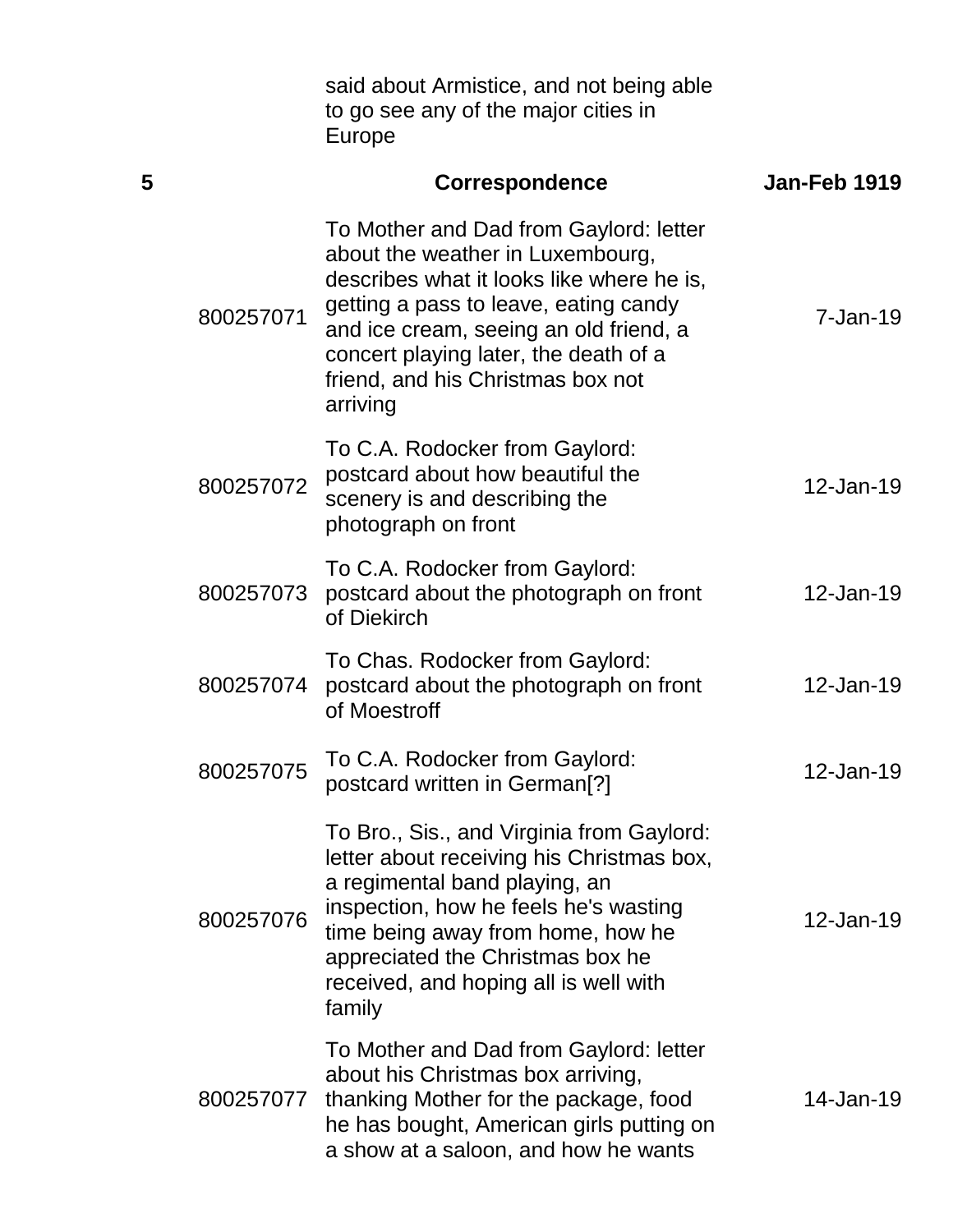|           | to come home                                                                                                                                                                                                                                                                                                                                                         |             |
|-----------|----------------------------------------------------------------------------------------------------------------------------------------------------------------------------------------------------------------------------------------------------------------------------------------------------------------------------------------------------------------------|-------------|
| 800257078 | To Mother and Dad from Gaylord: letter<br>about receiving the music sheet and<br>cartoons they sent, family life, receiving<br>a picture from a friend, and a package<br>from a friend                                                                                                                                                                               | 22-Jan-19   |
| 800257079 | To Bro. Chas. From Gaylord: letter<br>about waiting to come home, the<br>weather, playing soccer, missing letters,<br>how he misses everyone back home,<br>receiving a photograph from friends,<br>being envious of those back home,<br>rumors of when they are coming home,<br>news of a friend's death, and wishing all<br>well                                    | 24-Jan-19   |
| 800257080 | To Mother and Dad from Gaylord: letter<br>about the weather in Chicago and in<br>Luxembourg, asking if they received<br>"Stars & Stripes" he sent, going to see<br>entertainment at their Battalion<br>Headquarters, death of a friend, letters<br>in the newspapers from 'soldiers', and<br>about the other branches of the military<br>and how they did in the war | 28-Jan-19   |
| 800257081 | To Chas. From Gaylord: postcard about<br>receiving his letter today and where they<br>might go to next                                                                                                                                                                                                                                                               | 29-Jan-19   |
| 800257082 | To Mother and Dad from Gaylord: letter<br>about his daily routine, the weather,<br>rumors of going home soon, how<br>restless the men are, and asking how<br>the family is                                                                                                                                                                                           | $2$ -Feb-19 |
| 800257083 | To Sis from Gaylord: postcard about the<br>statue on the front and where they might<br>move to next                                                                                                                                                                                                                                                                  | $8$ -Feb-19 |
| 800257084 | To Mother and Dad from Gaylord: letter<br>about not having much news, sending<br>"Stars & Stripes" to her, receiving her<br>letters and packages, food he has                                                                                                                                                                                                        | $9$ -Feb-19 |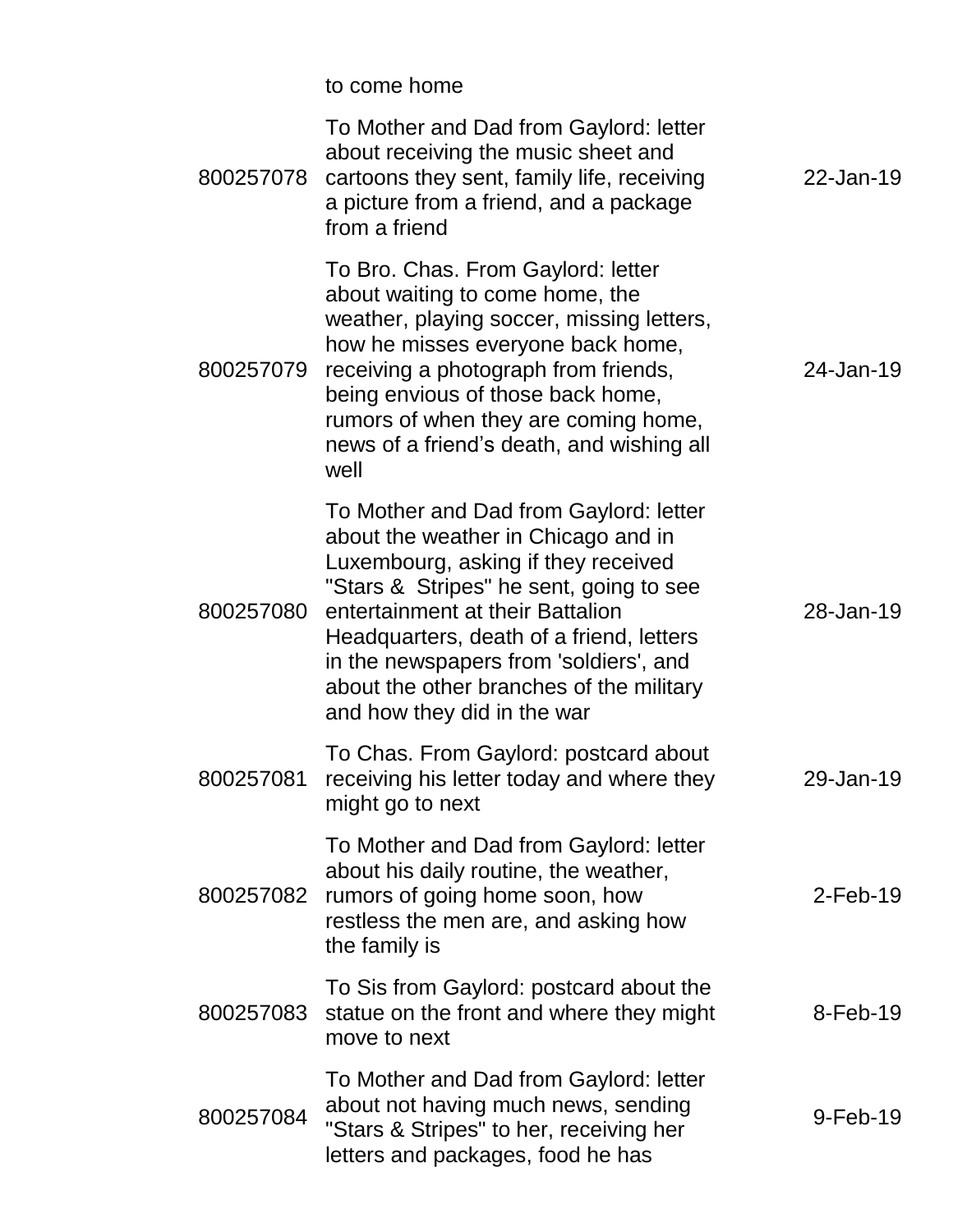|   |           | eaten, rumors of going home, President<br>Woodrow Wilson working on peace<br>terms, how unfair it is that they have to<br>stay in Europe for so long, getting paid,<br>glad to hear of the passing of the<br>Prohibition, how her letters have helped<br>him during his time in the war, and how<br>he plans to marry Olivia   |                     |
|---|-----------|--------------------------------------------------------------------------------------------------------------------------------------------------------------------------------------------------------------------------------------------------------------------------------------------------------------------------------|---------------------|
|   | 800257085 | To Bro., Sister, and Virginia from<br>Gaylord: letter about the weather, card<br>games they play to pass the time, the<br>Chicago Blackhawks, rumors of coming<br>home, a snowstorm, wanting to come<br>home, the Chicago Tribune, injuries he<br>has had, and getting along with the<br>women whose house they are staying in | $9-Feb-19$          |
|   | 800257086 | To Mother and Dad from Gaylord: letter<br>about the company being deloused,<br>going on hikes, running down a steep<br>hill, running into friends, and being given<br>American guns                                                                                                                                            | 16-Feb-19           |
|   | 800257087 | To Mayme from Gaylord: postcard about<br>Nice being even more beautiful in<br>person                                                                                                                                                                                                                                           | 28-Feb-19           |
| 6 |           | <b>Correspondence</b>                                                                                                                                                                                                                                                                                                          | <b>Mar-May 1919</b> |
|   | 800257088 | To Chas. From Gaylord: postcard from<br>Nice, France, rumors of when they will<br>come home and about being in Nice                                                                                                                                                                                                            | $1-Mar-19$          |
|   | 800257089 | To Mother and Dad from Gaylord: letter<br>about receiving eleven letters, reasons<br>why his letters are lacking news, his trip<br>to Nice and the Riviera, and rumors of<br>when he will come home                                                                                                                            | 9-Mar-19            |
|   | 800257090 | To Bro., Sister, and Niece from Gaylord:<br>letter about his Nice furlough and<br>describes the trip and the town                                                                                                                                                                                                              | 11-Mar-19           |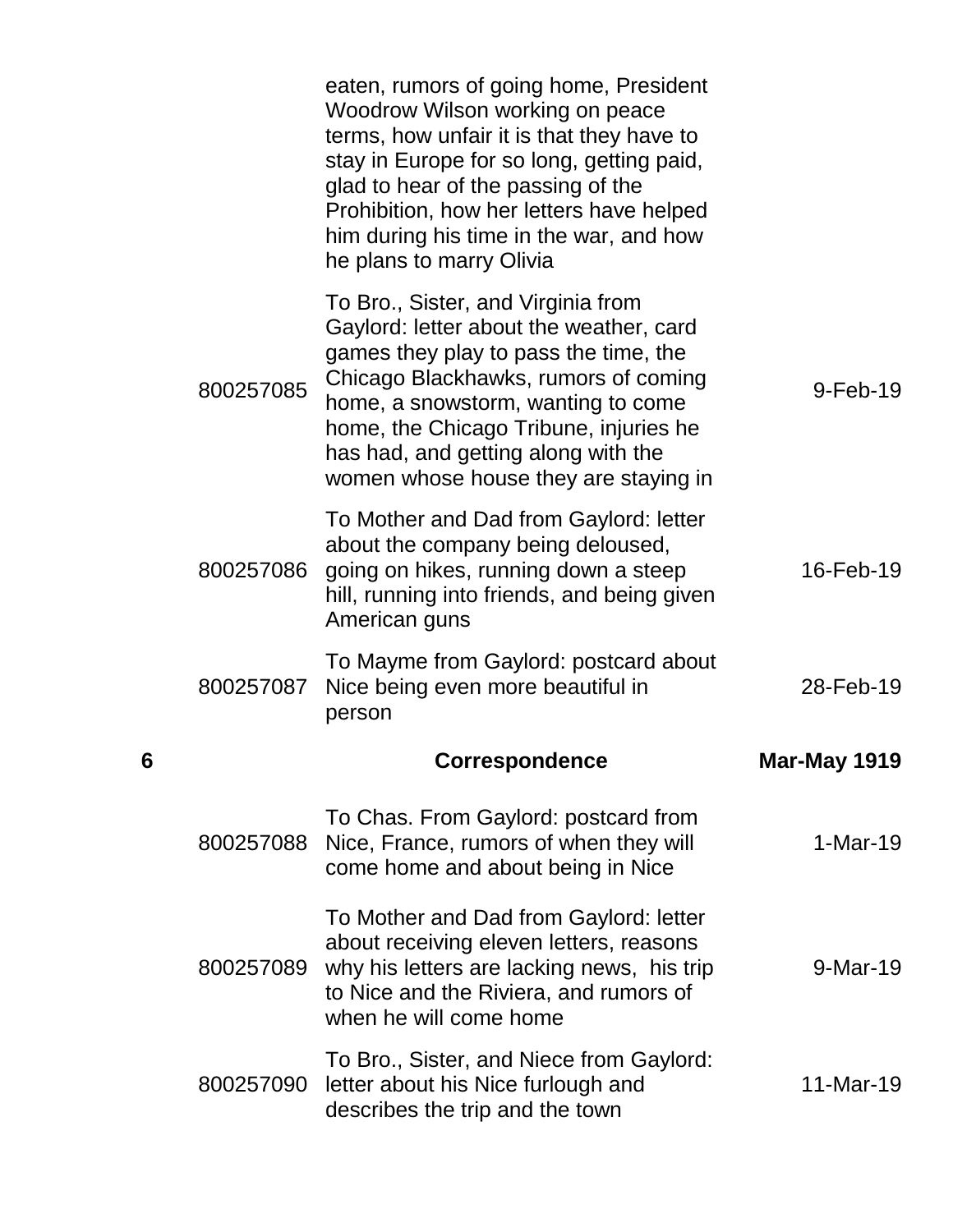| 800257091 | To Mother and Dad from Gaylord: letter<br>about drills, the weather, how the<br>farmers plough the fields, getting<br>deloused, and photographs he sent<br>home                                                                                                                                                               | 16-Mar-19 |
|-----------|-------------------------------------------------------------------------------------------------------------------------------------------------------------------------------------------------------------------------------------------------------------------------------------------------------------------------------|-----------|
| 800257092 | To Charles, Old Scout from Gaylord:<br>letter asking how things in Chicago are,<br>the weather, drills, rumors of coming<br>home, and includes a song "Thems My<br>Sentiments"                                                                                                                                                | 16-Mar-19 |
| 800257093 | To Mother and Dad from Gaylord: letter<br>about receiving their letters and<br>packages, a shot in the arm he got,<br>going to the 6th army horse show and<br>describes it, running into a friend,<br>rumors of coming home, and asking<br>about photographs he sent home                                                     | 22-Mar-19 |
| 800257094 | To Bro., Sister, and V. from Gaylord:<br>letter about the mail system improving,<br>being busy with inspections and<br>cleaning, a typhoid shot, going to the<br>horse show, sending them a postcard of<br>him and some friends [Gaylord on far<br>left], getting his camera back, and about<br>getting back home and to work | 23-Mar-19 |
| 800257095 | To Mother and Dad from Gaylord: letter<br>about daily life, the weather, receiving<br>letters from friends, possibly going to<br>Poland, and trying to find a German<br>helmet                                                                                                                                                | 29-Mar-19 |
| 800257096 | To Charles from Gaylord: postcard<br>about arriving in Vianden for school and<br>receiving his letter                                                                                                                                                                                                                         | 31-Mar-19 |
| 800257097 | To Mother and Dad from Gaylord: letter<br>about going to school in Vianden, news<br>of leaving for home on the 26th of April,<br>the weather in Vianden, how they have<br>to clean and take baths, and letters from<br>friends                                                                                                | 7-Apr-19  |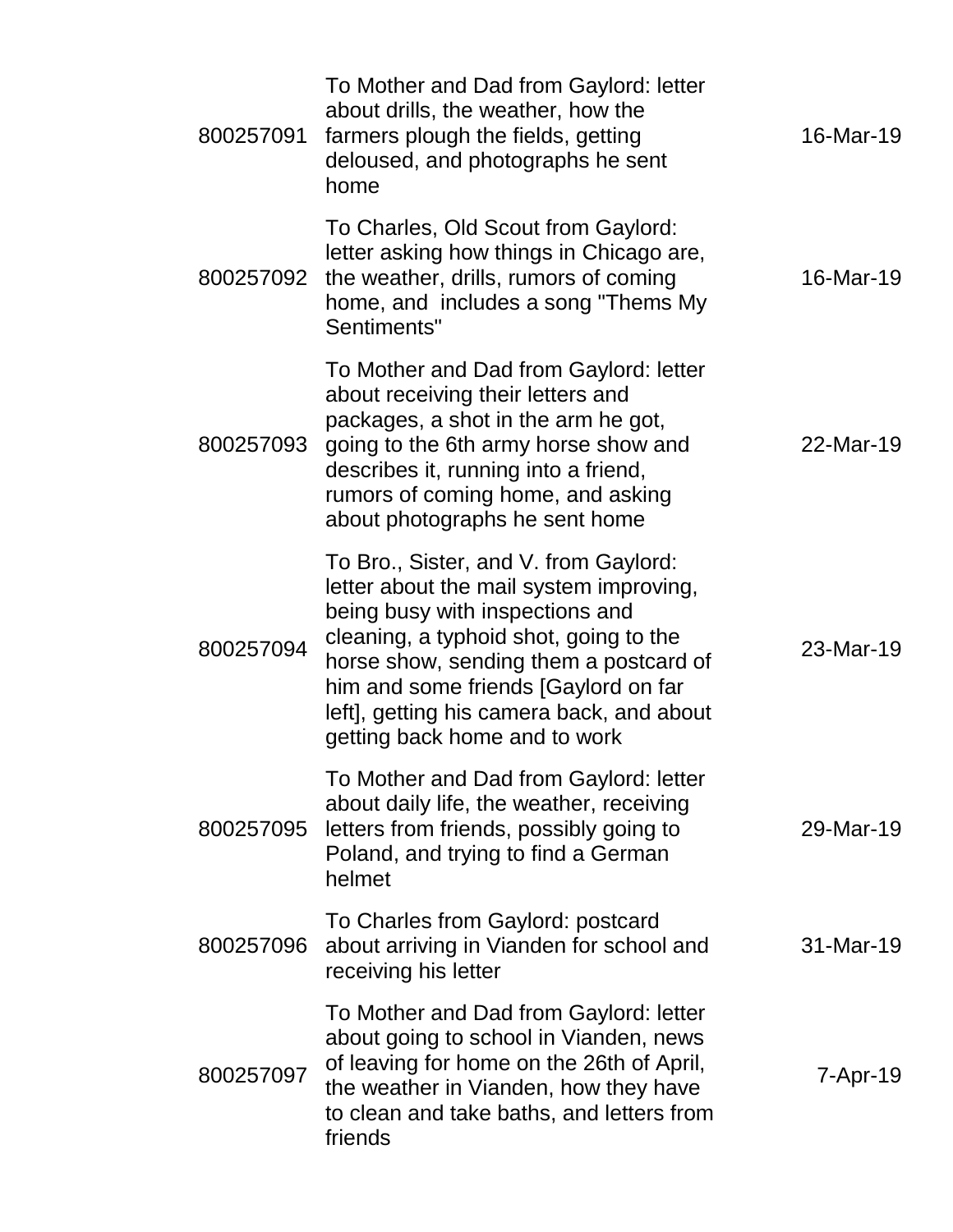| 800257105 | To Chas. Rodocker from C.E.L.<br>Framboise[?]: postcard about how much<br>longer he has to serve and best wished                                                                                                                                                                                                            | u.d.                    |
|-----------|-----------------------------------------------------------------------------------------------------------------------------------------------------------------------------------------------------------------------------------------------------------------------------------------------------------------------------|-------------------------|
|           | <b>Correspondence</b>                                                                                                                                                                                                                                                                                                       | u.d. [c. 1917-<br>1919] |
| 800257104 | To Chas. Rodocker from the Salvation<br>Army War Department: telegram that<br>says Gaylord arrived at Camp Mills                                                                                                                                                                                                            | 20-May-19               |
| 800257103 | To Bro. and Sister: postcard about being<br>excited to land in 40 hour and how<br>traveling has been                                                                                                                                                                                                                        | 19-May-19               |
| 800257102 | To Bro. from Gaylord: letter about his<br>faithful letter writing, drills, when they<br>are coming home, the 33rd parading in<br>Chicago, and spending time together in<br>Chicago when he gets back                                                                                                                        | 20-Apr-19               |
| 800257101 | To Mrs. Rodocker from Thomas L.<br>Sutton: letter about Mrs. Rodocker<br>looking after his mother, a Major he<br>admired being back in the States, being<br>in France, and daily life                                                                                                                                       | 18-Apr-19               |
| 800257100 | To Mother and Dad from Gaylord: letter<br>about receiving their letters, a friend's<br>marriage announcement, his work<br>company[?] moving to Chicago, his<br>concern of leaving his parents in<br>DeKalb, when they are going to leave<br>Europe for home, and wondering if there<br>will be parades for their homecoming | 13-Apr-19               |
| 800257099 | To Mother and Dad from Gaylord: letter<br>about leaving soon, soldiers coming to<br>take away most of their horses and<br>wagons, inspections and parade, letters<br>he's received, and going to the dentist                                                                                                                | 11-Apr-19               |
| 800257098 | To Bro. from Gaylord: letter about being<br>content in Luxembourg, leaving for<br>home soon, daily drills, inspections, and<br>going to the dentist                                                                                                                                                                         | 11-Apr-19               |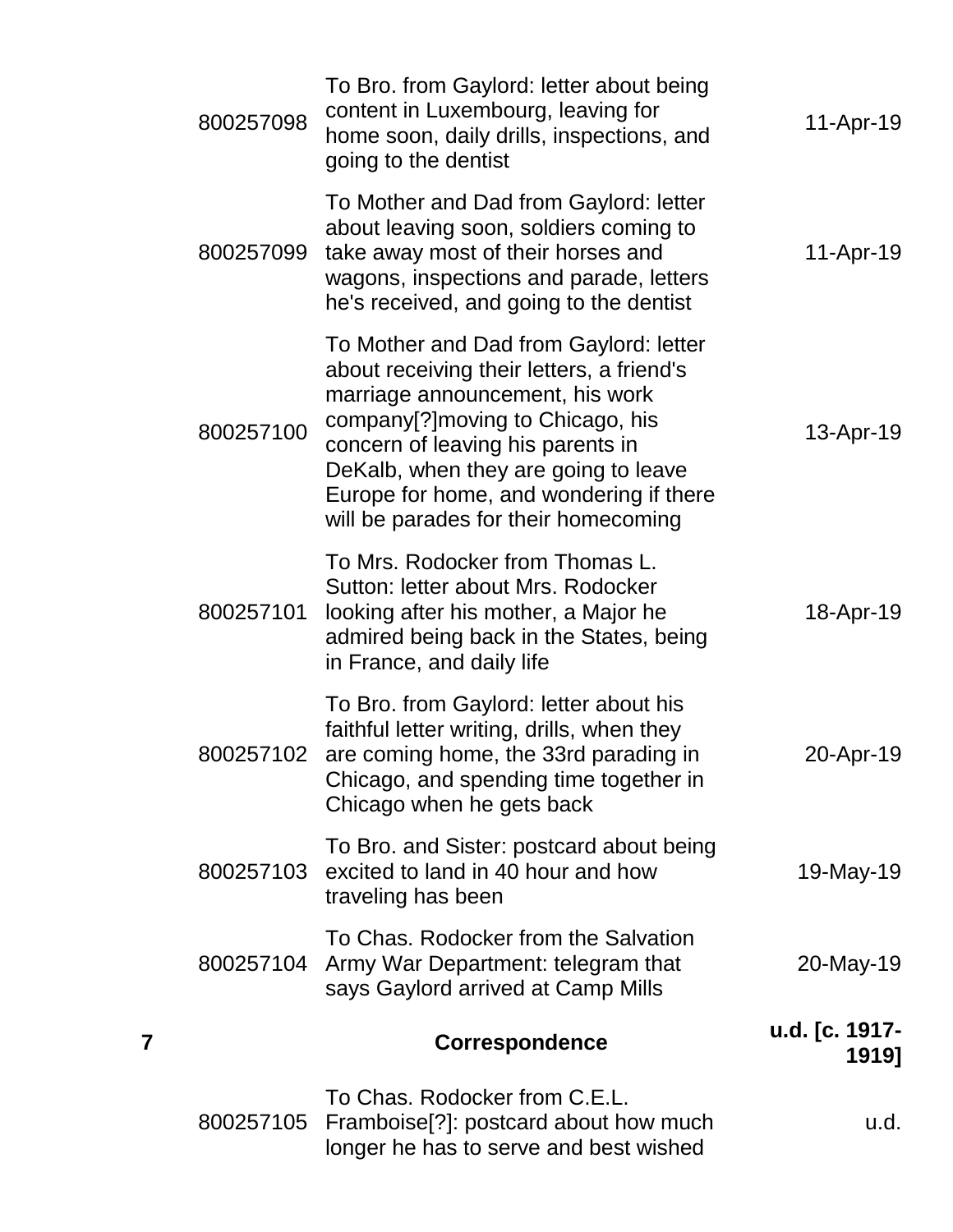to his family

|   | 800257106 | To Chas. A. Rodocker from Gaylord:<br>postcard that tells him Gaylord arrived<br>overseas and where to write                                                                                                                                                                                                       | u.d.      |
|---|-----------|--------------------------------------------------------------------------------------------------------------------------------------------------------------------------------------------------------------------------------------------------------------------------------------------------------------------|-----------|
|   | 800257107 | To Charles A. Rodocker from Gaylord:<br>French postcard with fold out picture<br>book                                                                                                                                                                                                                              | u.d.      |
|   | 800257108 | To [?] from Gaylord: postcard about not<br>being able to see bigger cities, old-<br>fashioned French towns, and the wheat<br>crop                                                                                                                                                                                  | u.d.      |
|   | 800257109 | To C.A. Rodocker from Gaylord:<br>postcard about going through<br>Luxembourg City and the crowd that<br>greeted them                                                                                                                                                                                               | u.d.      |
|   | 800257110 | To [?] from Gaylord: [only page 3 of a<br>letter] about being grouchy, not knowing<br>when they are coming home, wishing to<br>see family on Christmas, not getting<br>paid yet, and receiving a book in the<br>mail                                                                                               | u.d.      |
|   | 800257111 | To [?] from Gaylord: [only page 2 of a<br>letter] about not seeing a friend's<br>Company for a long time, things he<br>misses from back home, and losing his<br>fountain pen                                                                                                                                       | u.d.      |
| 8 |           | <b>Correspondence</b>                                                                                                                                                                                                                                                                                              | 1943-1945 |
|   | 800257112 | To Evelyn Rodocker from Bob: postcard<br>about UCLA's campus                                                                                                                                                                                                                                                       | 16-May-43 |
|   | 800257113 | To Bob from Gladys: letter asking how<br>he is, being out of high school and in<br>college, her house having no fence and<br>the dog getting away frequently, how he<br>likes it in California and suggests he live<br>there someday, her boyfriend going into<br>the military, and a friend meeting his<br>mother | 18-Jul-43 |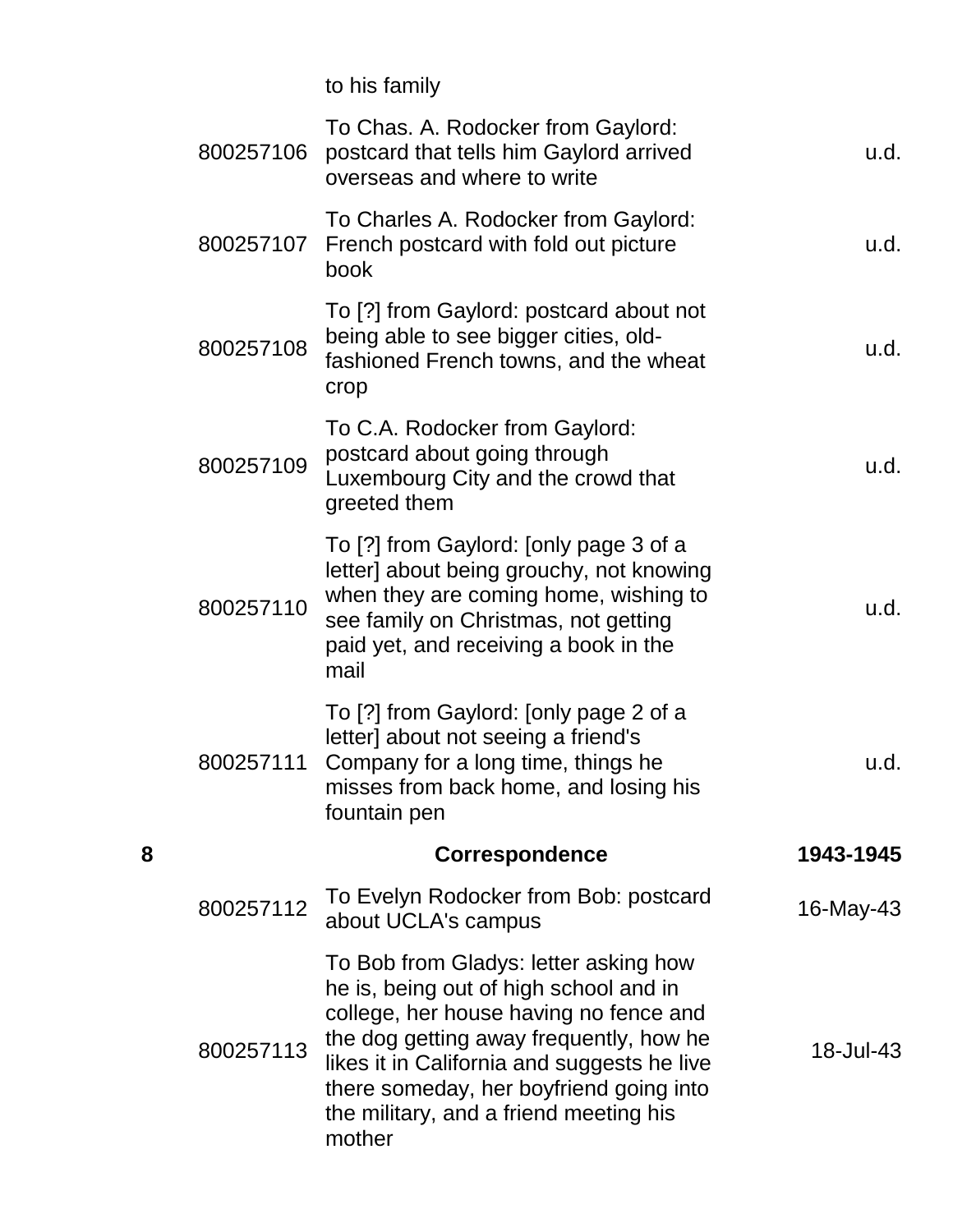| 800257114 | To Mrs. Robert Polson from Bob:<br>postcard about missing her                                                                                                                            | 24-Apr-44 |
|-----------|------------------------------------------------------------------------------------------------------------------------------------------------------------------------------------------|-----------|
| 800257115 | To Evelyn Polson from Bob: postcard<br>saying he is alright and to take care of<br>herself                                                                                               | 24-May-44 |
| 800257116 | To Bob from [?]: letter about including a<br>map that shows where he was at during<br>World War I[?], lists the names of the<br>towns he was in [pages missing]                          | 12-Sep-44 |
| 800257117 | To Bob from [?]: letter about including a<br>map that shows where he was at during<br>World War I[?], lists the names of the<br>towns he was in [pages missing,<br>photocopy, duplicate] | 12-Sep-44 |
| 800257118 | To Bob from Guy: v-mail about Bob<br>going home, Guy's score being too low<br>to go home, a friend of theirs in France,<br>his girlfriend, and hoping to see each<br>other soon          | 23-Sep-45 |
| 800257119 | To Robert from Major General D.<br>McCoach, Jr.: letter about the possibility<br>of reenlisting in the Army during<br>peacetime                                                          | 14-Nov-45 |
| 800257120 | To [?] from Bob: Second Armored<br><b>Division Christmas Card</b>                                                                                                                        | u.d.      |
| 800257121 | To [?] from Bob: postcard about the<br>photograph and how the church is now<br>gone from a bomb                                                                                          | u.d.      |
| 800257122 | To [?] from Bob: postcard about the<br>church on the front                                                                                                                               | u.d.      |
| 800257123 | To [?] from Bob: postcard about the<br>monument on the front and how he<br>spent time by there                                                                                           | u.d.      |
| 800257124 | To [?] from Bob: postcard with foldout<br>photos with annotations on the back of<br>the photos                                                                                           | u.d.      |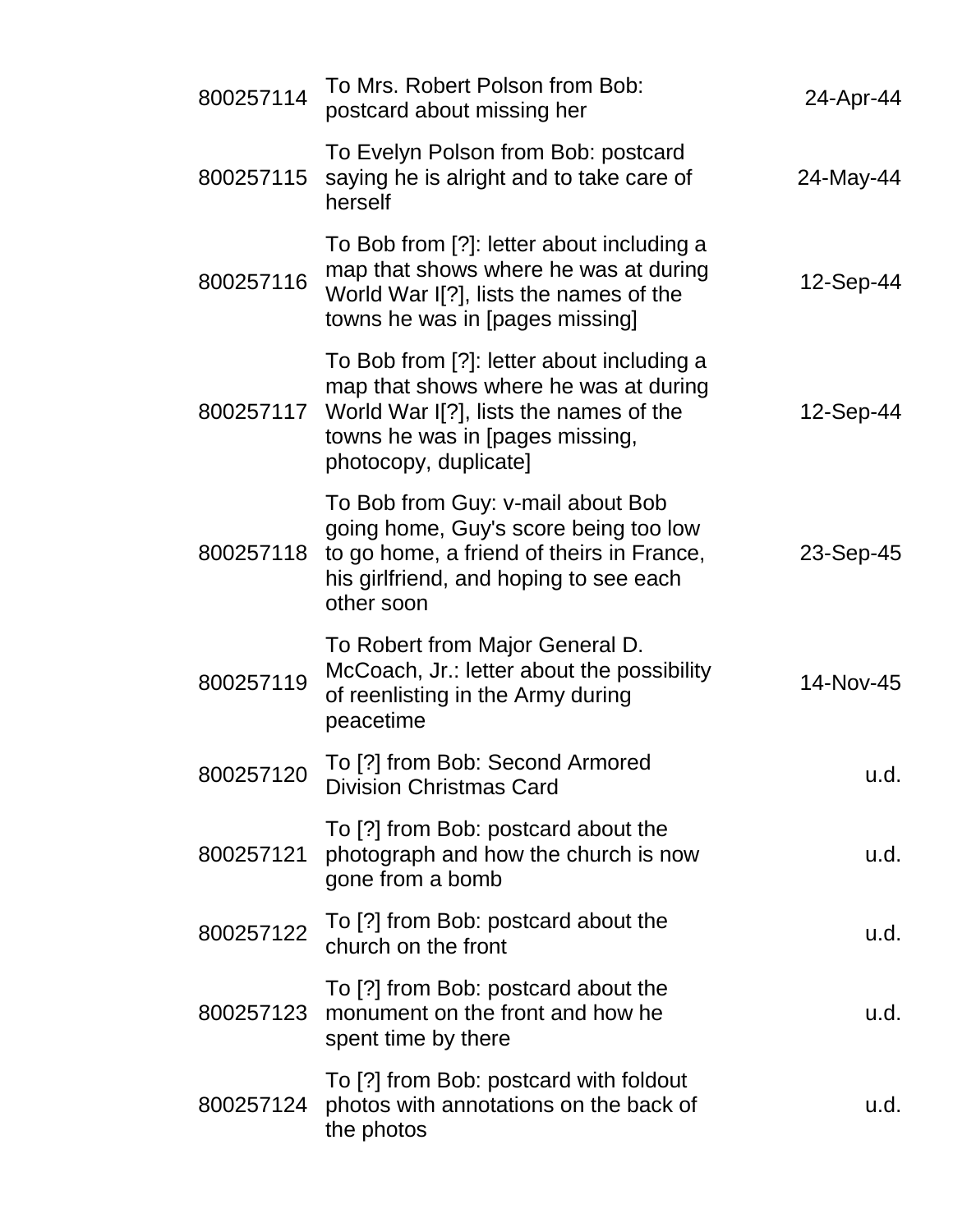|   |              | 800257125 | To [?] from Bob: postcard of Hasselt's<br>city hall                                                                                          | u.d.            |
|---|--------------|-----------|----------------------------------------------------------------------------------------------------------------------------------------------|-----------------|
|   |              | 800257126 | To [?] from Bob: postcard of an old<br>church with Bob's description of the area                                                             | u.d.            |
|   |              | 800257127 | To [?] from Bob: postcard of a town he<br>stayed in with description his living<br>quarters                                                  | u.d.            |
|   |              | 800257128 | To [?] from Bob: postcard of a town he<br>stayed in with description his living<br>quarters, living quarters marked on<br>postcard with an X | u.d.            |
|   |              | 800257129 | To [?] from Bob: large postcard about<br>the town on the front                                                                               | u.d.            |
|   |              |           | <b>Series 2: Military Documents</b>                                                                                                          | 1862-1981, u.d. |
| 2 | 1            |           | <b>Philip Rodocker's Military Documents</b>                                                                                                  | 1862            |
|   |              | 800257130 | Declaration of Recruit [photocopy]                                                                                                           | 3-Oct-1862      |
|   |              | 800257131 | <b>Volunteer Enlistment document</b><br>[photocopy]                                                                                          | 14-Nov-1862     |
|   |              | 800257132 | Company Muster-in Roll document<br>[photocopy]                                                                                               | 31-Dec-1862     |
|   | $\mathbf{2}$ |           | <b>Addison C. Rodocker's Military</b><br><b>Documents</b>                                                                                    | 1865-1926       |
|   |              | 800257133 | Certificate of service in Civil War<br>[photocopy]                                                                                           | 12-May-1865     |
|   |              |           | 800257134 Certificate of service in Civil War                                                                                                | 29-Nov-12       |
|   |              | 800257135 | <b>Pension certificate</b>                                                                                                                   | 23-Sep-15       |
|   |              |           | 800257136 Pension increase notice                                                                                                            | 10-Jun-18       |
|   |              | 800257137 | Notice to pensioners                                                                                                                         | 4-Jul-18        |
|   |              |           | 800257138 Pension increase notice                                                                                                            | $1-May-20$      |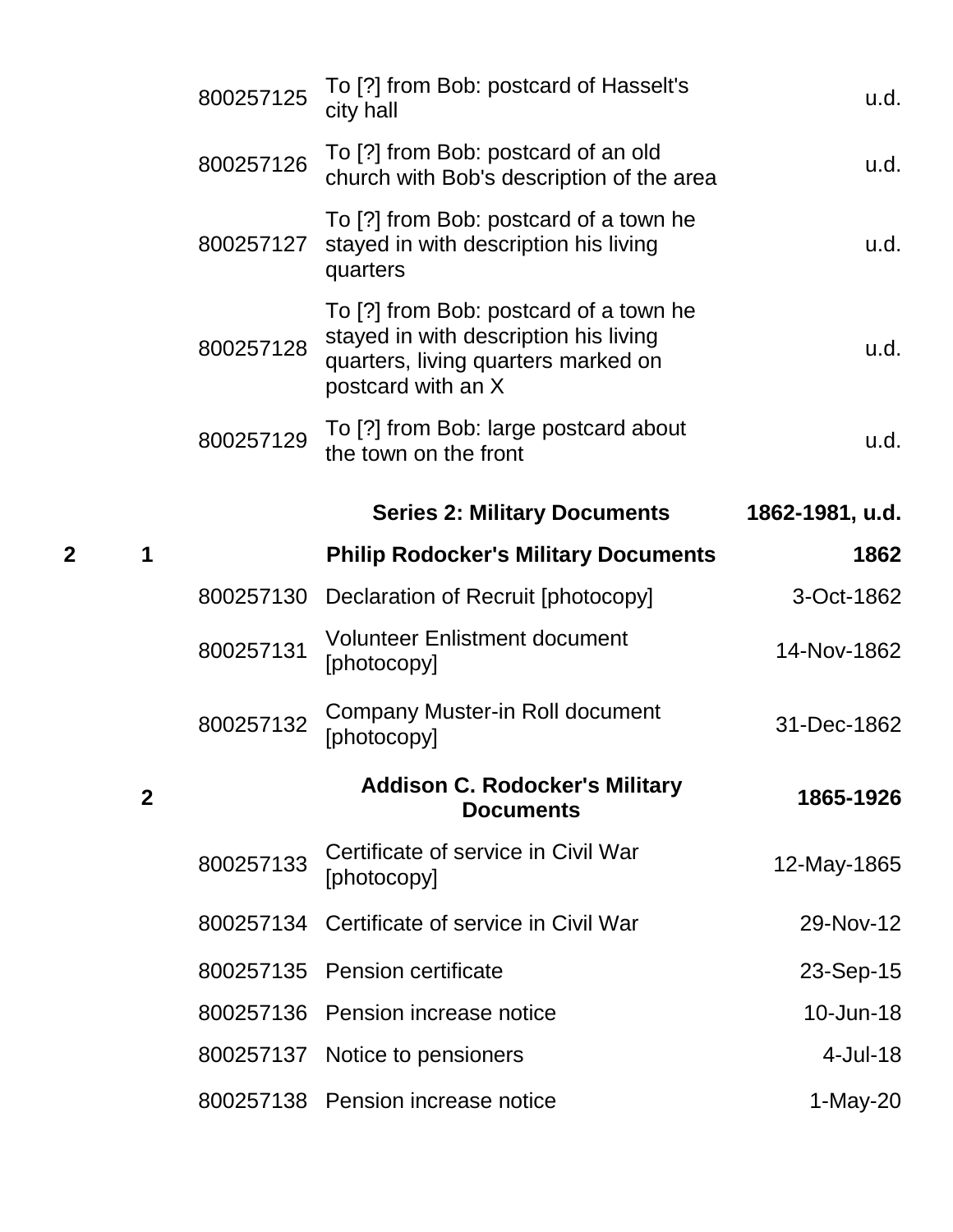|   |           | 800257139 Pension certificate                                                                                                       | 3-Mar-26        |
|---|-----------|-------------------------------------------------------------------------------------------------------------------------------------|-----------------|
| 3 |           | <b>Henry S. Polson's Military Documents</b>                                                                                         | 1916-1920, u.d. |
|   | 800257140 | <b>Volunteer Enlistment document</b><br>[photocopy]                                                                                 | 24-Mar-16       |
|   | 800257141 | <b>Physical Examination of Recruitment</b><br>document [photocopy]                                                                  | u.d.            |
|   | 800257142 | <b>Cancelled Liberty Loan Allotments</b><br>document [photocopy]                                                                    | $7$ -May-18     |
|   | 800257143 | Henry S. Polson S.O.S Military card<br>[photocopy]                                                                                  | u.d.            |
|   | 800257144 | The Argonne Meuse Club A.E.F.<br>pamphlet [photocopy]                                                                               | $1-Nov-19$      |
|   | 800257145 | <b>Transmittal of Mexican Border Service</b><br>Medal letter [photocopy]                                                            | 20-Mar-20       |
|   | 800257146 | The Adjutant General's Report lists of<br>rank, name, residence, dates<br>enlisted/date of muster, and remarks<br>sheet [photocopy] | u.d.            |
|   | 800257147 | <b>Locations of National Guard Units at</b><br>Mexican Border Stations 1916-7 sheet,<br>[photocopy]                                 | u.d.            |
|   | 800257148 | Henry S. Polson military history<br>[photocopy]                                                                                     | u.d.            |
|   | 800257149 | Medal of Verdun paperwork [photocopy]                                                                                               | u.d.            |
| 4 |           | <b>Robert Polson's Military Documents</b>                                                                                           | 1943-1947       |
|   | 800257150 | Soldier's Individual Pay Record booklet                                                                                             | 1942            |
|   | 800257151 | Immunization Register and Other<br><b>Medical Data</b>                                                                              | 1943-1945       |
|   |           | 800257152 Change of Address card                                                                                                    | u.d.            |
|   |           | 800257153 Registration Certificate card                                                                                             | u.d.            |
|   |           | 800257154 Notice of Change of Address card                                                                                          | $2$ -Feb-44     |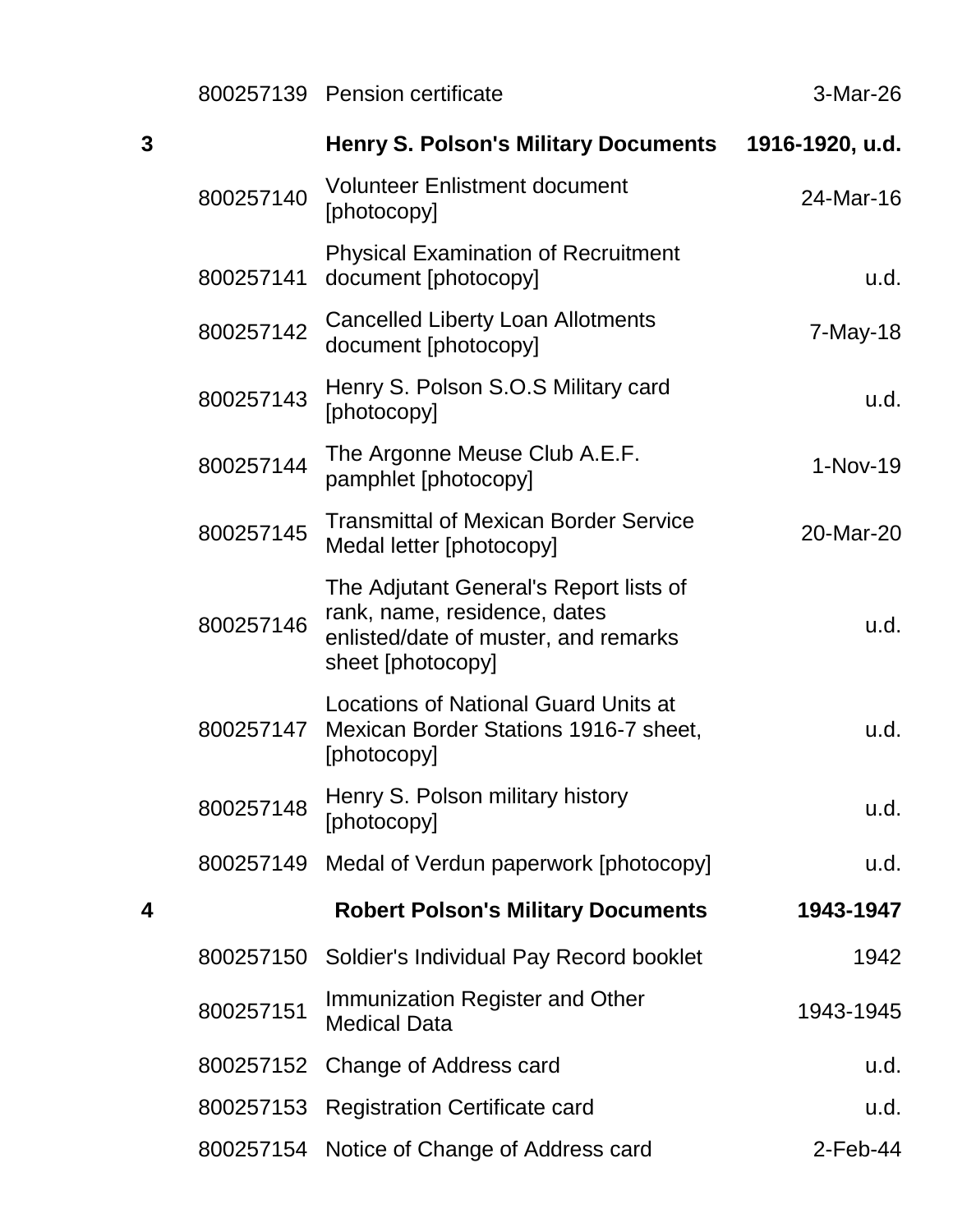| 800257155 | General Orders, Award of the Purple<br>Heart [photocopy]                                                   | 28-Jul-44  |
|-----------|------------------------------------------------------------------------------------------------------------|------------|
| 800257156 | Notice that Robert C. Polson was<br>wounded in action [photocopy]                                          | 28-Jul-44  |
| 800257157 | General Orders, Award of the Purple<br>Heart list [photocopy]                                              | 28-Jul-44  |
| 800257158 | <b>Motor Vehicle Operator's Permit</b>                                                                     | $5-Apr-43$ |
| 800257159 | <b>Motor Vehicle Operator's Permit</b>                                                                     | 25-Jul-45  |
| 800257160 | Receipt of materials Polson had in his<br>jeep                                                             | 25-Jan-45  |
| 800257161 | Order of the day from Headquarters<br><b>Second Armored Division</b>                                       | 19-Apr-45  |
| 800257162 | Memorandum from Headquarters 2D<br><b>Armored Division</b>                                                 | 20-Apr-45  |
| 800257163 | <b>Separation Qualification Record</b>                                                                     | 8-Nov-45   |
| 800257164 | Honorable Discharge certificate<br>[photocopy]                                                             | 8-Nov-45   |
| 800257165 | Notice of Classification                                                                                   | 13-Nov-45  |
| 800257166 | Veterans Administration receipt for<br>disability benefit application and copy of<br>discharge certificate | 9-Jan-46   |
| 800257167 | <b>State of Illinois Service Recognition</b><br>certificate                                                | 1947       |
| 800257168 | Roster HQ. Co. 2nd Armd. Division                                                                          | u.d.       |
| 800257169 | Roster HQ. Co. 2nd Armd. Division<br>[photocopy]                                                           | u.d.       |
| 800257170 | Punch card for Charter Member of T.S.<br>Club                                                              | u.d.       |
| 800257171 | <b>Award for the Meritorious Service Unit</b><br>Plaque note                                               | u.d.       |
| 800257172 | <b>Award for the Meritorious Service Unit</b><br>Plaque note [photocopy]                                   | u.d.       |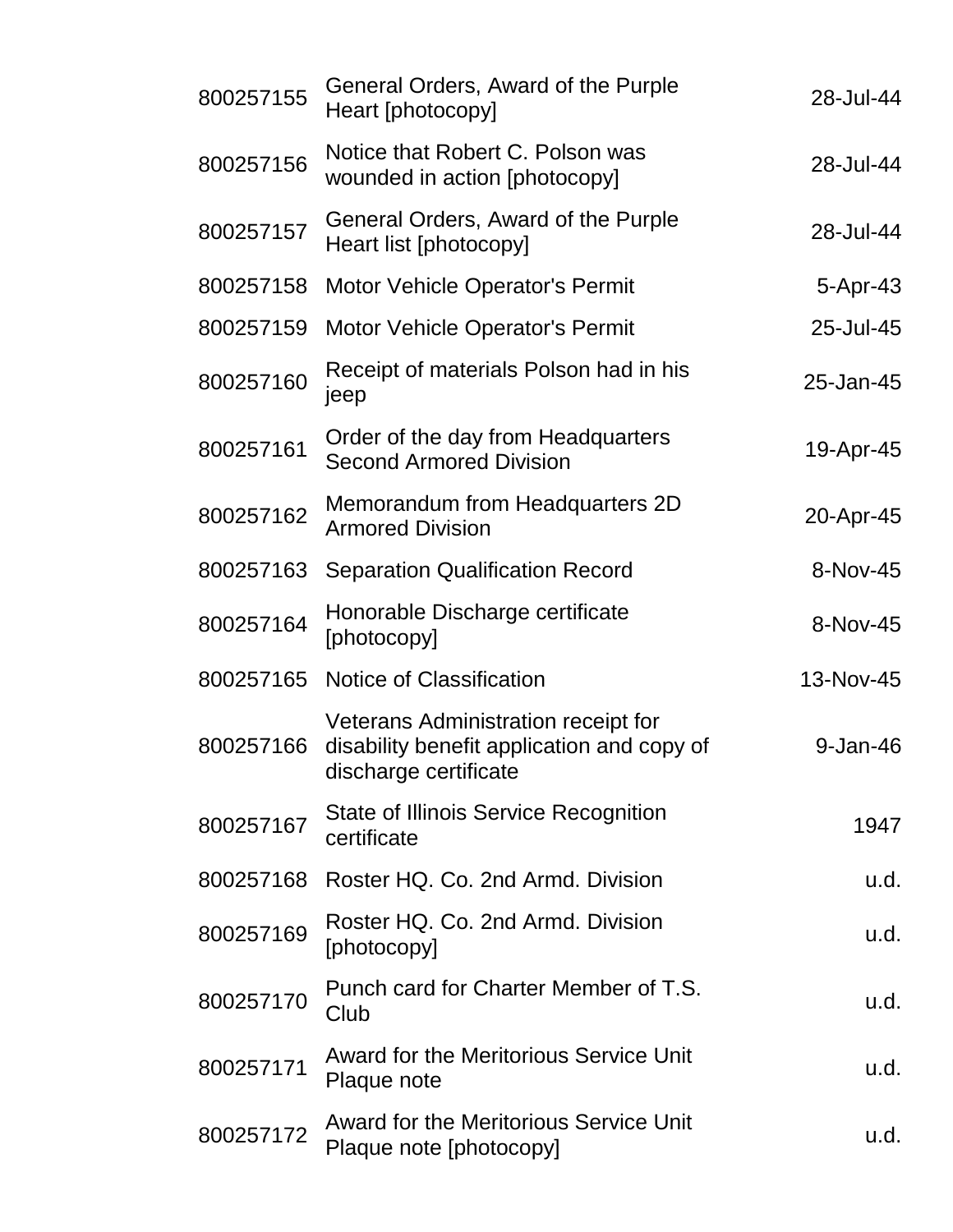|   | 800257173 | Picture of 2nd Div. soldier at<br>presentation ceremony [photocopy]                             | u.d.                    |
|---|-----------|-------------------------------------------------------------------------------------------------|-------------------------|
|   | 800257174 | Order of the Day of the Belgian Army,<br>synopsis of where 2nd Div. is mentioned<br>[photocopy] | u.d.                    |
|   | 800257175 | Order of the Day of the Belgian Army,<br>synopsis of where 2nd Div. is mentioned<br>[photocopy] | u.d.                    |
| 5 |           | <b>Personal Journals and Notebooks</b>                                                          | 1918-1981               |
|   | 800257176 | Gaylord Rodocker's journal from Camp<br>Logan to France, brief descriptions of<br>daily life    | May 1-Sep 28<br>1918    |
|   | 800257177 | Henry Samuel Polson's notebook with<br>notes about guns, codes, and diagrams                    | u.d. [c. 1914-<br>1918] |
|   | 800257178 | Note book [Henry Samuel Polson?] with<br>notes about radios, codes, telephones,<br>and diagrams | u.d. [c. 1914-<br>1918] |
|   | 800257179 | <b>Robert Polson's Notes and Numbers</b><br>notebook with addresses and telephone<br>numbers    | 1943                    |
|   | 800257180 | Robert Polson's notebook with dates<br>and locations of where he was<br>[photocopy]             | 1943-1945               |
|   | 800257181 | Gaylord [George] A. Rodocker's<br>personal military story                                       | 9-Nov-81                |
|   | 800257182 | Gaylord [George] A. Rodocker's<br>personal military story [photocopy]                           | 9-Nov-81                |
| 6 |           | <b>Miscellaneous Military Documents</b>                                                         | 1919, 1943, u.d.        |
|   | 800257183 | <b>Headquarters 2nd Illinois Field Artillery</b><br>report for duty card [photocopy]            | 21-Jul-17               |
|   | 800257184 | Illinois warrant of service card<br>[photocopy]                                                 | c. 1918                 |
|   | 800257185 | Illinois warrant of service card                                                                | c. 1945                 |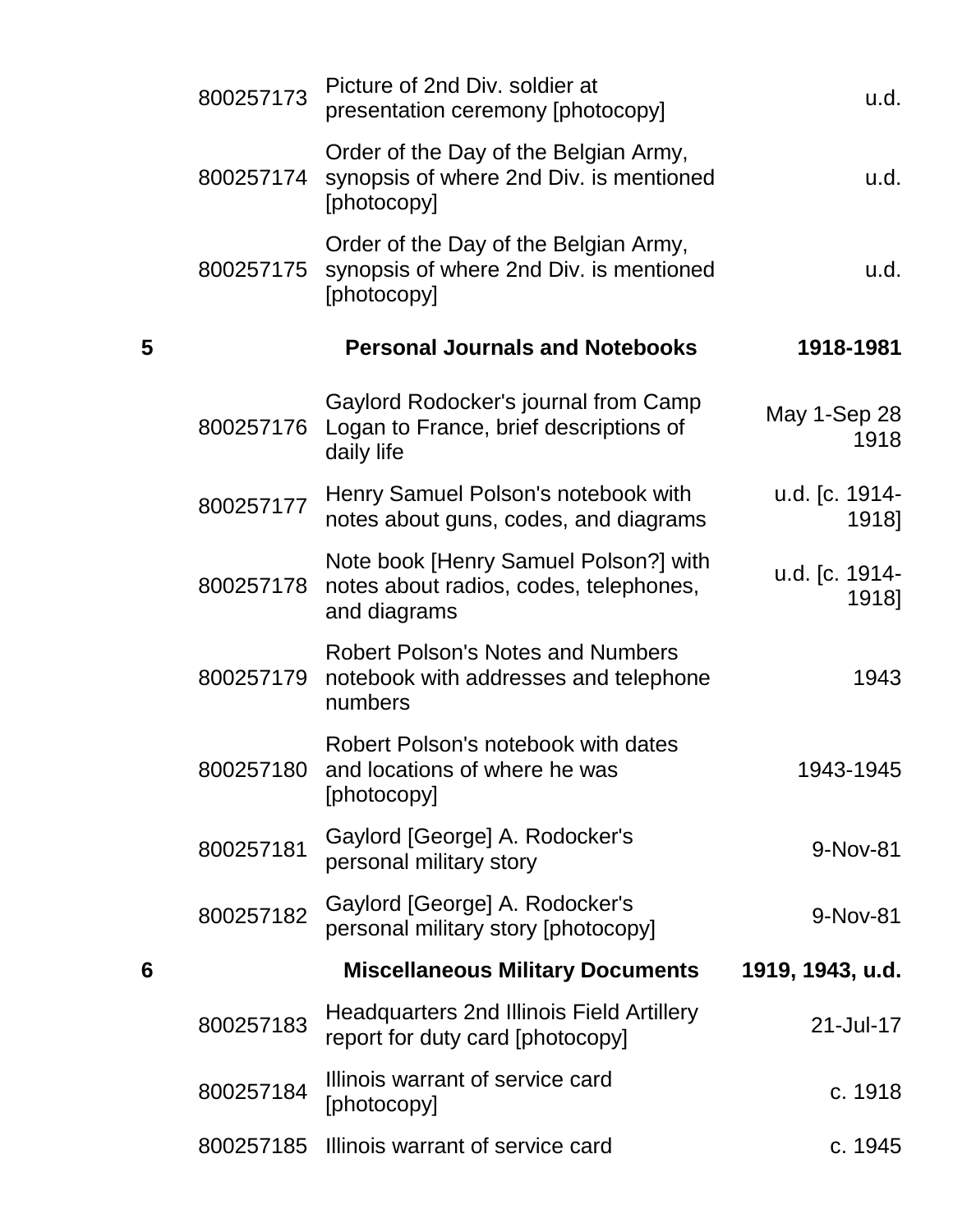|           | 800257186 Phonetic spelling alphabet sheet                                             | u.d.          |
|-----------|----------------------------------------------------------------------------------------|---------------|
| 800257187 | Information on Government Insurance                                                    | u.d.          |
| 800257188 | "Ordnance Materiel" gun information<br>sheet                                           |               |
| 800257189 | <b>Military Government Orders in English</b><br>and in German                          | u.d.          |
| 800257190 | Instructions for Troops, rules for being<br>on a ship                                  | u.d.          |
| 800257191 | <b>Ration information sheet</b>                                                        | <b>Nov-43</b> |
| 800257192 | General Orders, Headquarters 33rd<br>Division on board U.S.S. "Mount<br>Vernon"        | 17-May-19     |
|           | <b>Military Manuals, Booklets, and</b><br><b>Publications I</b>                        | 1914-1919     |
| 800257193 | Manual of Physical Training, United<br>States Army, 1914                               | 1914          |
|           | 800257194 Camp Grant, Rockford Illinois booklet                                        | 1917          |
|           | 800257195 Camp Grant, Rockford Illinois booklet                                        | 1917          |
| 800257196 | Army and Navy Service Book                                                             | 1917          |
| 800257197 | Popular Songs of the A.E.F., Y.M.C.A.                                                  | 1918          |
| 800257198 | 33rd Division A.E.F. from its Arrival in<br><b>France until Armistice with Germany</b> | 1919          |
|           | <b>Military Manuals, Booklets, and</b><br><b>Publications II</b>                       | 1919          |
|           | 800257199 33rd Division Across No Man's Land                                           | 1919          |
|           | <b>Military Manuals, Booklets, and</b><br><b>Publications III</b>                      | 1921          |
| 800257200 | The History of the 33rd Division, A.E.F.<br>by Frederic Louis Huidekoper               | 1921          |

**7**

**8**

**9**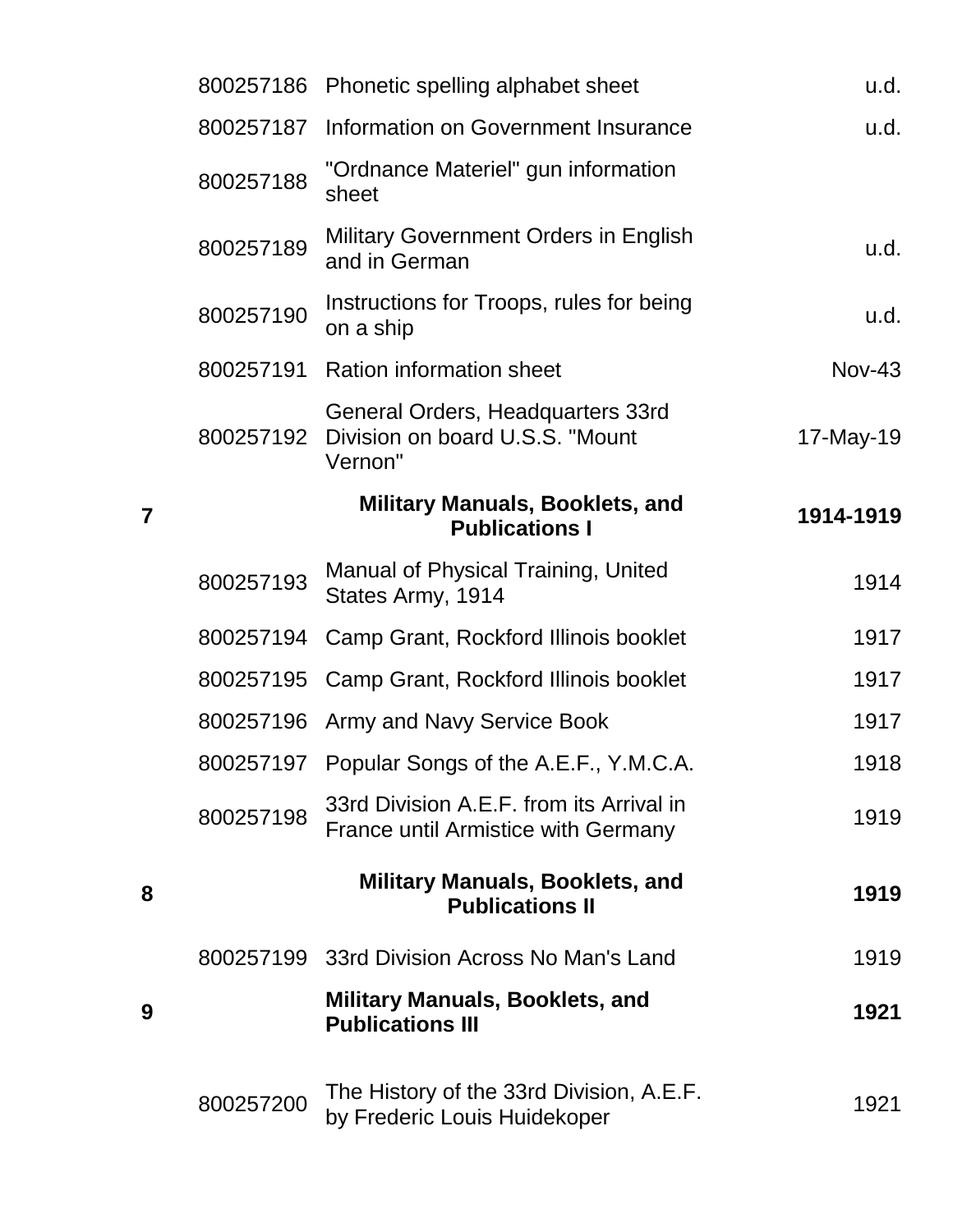| 1              |           | <b>Military Manuals, Booklets, and</b><br><b>Publications IV</b>                                                 | u.d.       |
|----------------|-----------|------------------------------------------------------------------------------------------------------------------|------------|
|                | 800257201 | French guide book with foldout map<br>[cover and multiple pages missing]                                         | u.d.       |
|                | 800257202 | The Story of the Thirty-Third Division<br>"The Prairie Division" Reprinted from the<br><b>Chicago Daily News</b> | u.d.       |
|                | 800257203 | Take Me to France: A French Phase<br>Book for the American Soldier                                               | u.d.       |
|                | 800257204 | The History of the 33rd Div. 122nd Field<br>Artillery, World War I                                               | u.d.       |
| $\overline{2}$ |           | <b>Military Manuals, Booklets, and</b><br><b>Publications V</b>                                                  | 1942-1946  |
|                | 800257205 | Instructions for American Servicemen in<br>Britain 1942                                                          | 1942       |
|                |           | 800257206 French Phrase Book                                                                                     | 28-Sep-43  |
|                | 800257207 | Second Armored Division, 702nd Tank<br>Destroyer Battalion, 195th Anti-Aircraft<br><b>Battalion</b>              | 1945       |
|                | 800257208 | Explanation of the Provision of "The G I<br>Bill of Rights"                                                      | 1946       |
|                | 800257209 | Welcome to the States, Boston Port of<br><b>Embarkation, Camp Myles Standish</b>                                 | u.d.       |
| $\mathbf{3}$   |           | Airborne Leaflet Propaganda                                                                                      | 1944, u.d. |
|                | 800257210 | "Ain't It FunTo Be a Soldier" German<br>leaflet to United States soldiers                                        | u.d.       |
|                | 800257211 | "Ain't It Fun…To Be a Soldier" German<br>leaflet to United States soldiers                                       | u.d.       |
|                | 800257212 | "Americans to the Front!" German leaflet<br>to United States soldiers                                            | u.d.       |
|                | 800257213 | "Safe Conduct" sheet, United States to<br>German soldiers                                                        | 1944       |

**3 1**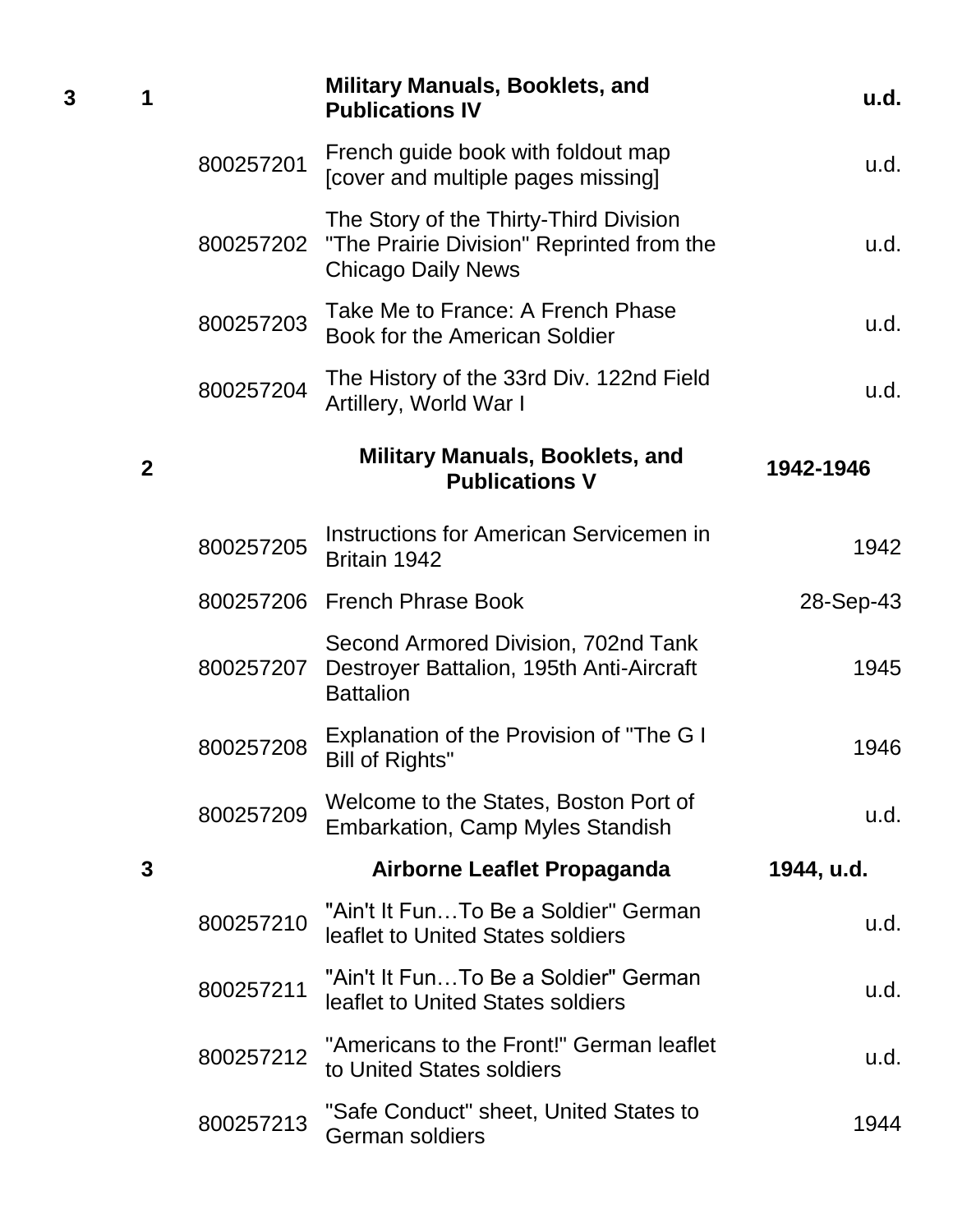|   | 800257214 | "A minute can save your life" leaflet to<br><b>German soldiers</b>                                                                                                                                                                                                                                               | u.d.                         |
|---|-----------|------------------------------------------------------------------------------------------------------------------------------------------------------------------------------------------------------------------------------------------------------------------------------------------------------------------|------------------------------|
|   | 800257215 | "A minute can save your life" leaflet to<br><b>German soldiers</b>                                                                                                                                                                                                                                               | u.d.                         |
|   | 800257216 | "The Americans have not changed",<br>United States leaflets to German<br>soldiers                                                                                                                                                                                                                                | u.d.                         |
|   | 800257217 | "The Americans have not changed",<br>United States leaflets to German<br>soldiers                                                                                                                                                                                                                                | u.d.                         |
|   | 800257218 | "Poles in the German Army" leaflet to<br>Polish soldiers                                                                                                                                                                                                                                                         | u.d.                         |
|   |           | <b>Series 3: Newspaper Clippings</b>                                                                                                                                                                                                                                                                             | 1918-1985, u.d.              |
| 4 |           | <b>Newspaper Clippings and Articles</b>                                                                                                                                                                                                                                                                          | c. 1918, 1945,<br>1985, u.d. |
|   | 800257219 | Multiple newspaper clippings, "700 First<br>Cavalrymen Parade in Chicago Today"<br>[18-Nov-1916]; "If People Don't Dig Up<br>We WillThe AEF to the President"<br>[u.d.]; "Chicago Men Praised for Artillery<br>Work" [25-Oct-1918] [photocopy]                                                                   | 1916, 1918                   |
|   | 800257220 | Multiple newspaper clippings, "Cavalry<br>Leaves on Monday." [1916]; "122D<br>Artillery 'Safe Arrival' Cards Received"<br>[u.d.]; "Pleased with the 1st Cavalry"<br>[u.d.]; "Foreman's Men Having Joyful<br>Time Fighting Hun" [14-Oct-1918]; "Wild<br>Crowds Howl Kaiser's Dirge in Loop"<br>[u.d.] [photocopy] | 1916, 1918                   |
|   | 800257221 | Multiple newspaper clippings,<br>"Artillery Eager To Start to France"<br>[28-Aug-1917]; "Food Has Giant"<br>[u.d.]; "Ovation for" [u.d.]; "Wins<br>Captaincy in France" [u.d.] [photocopy]                                                                                                                       | 1917                         |
|   | 800257222 | "Batteries E and F, Battery F"<br>[photocopy]                                                                                                                                                                                                                                                                    | 11-Aug-17                    |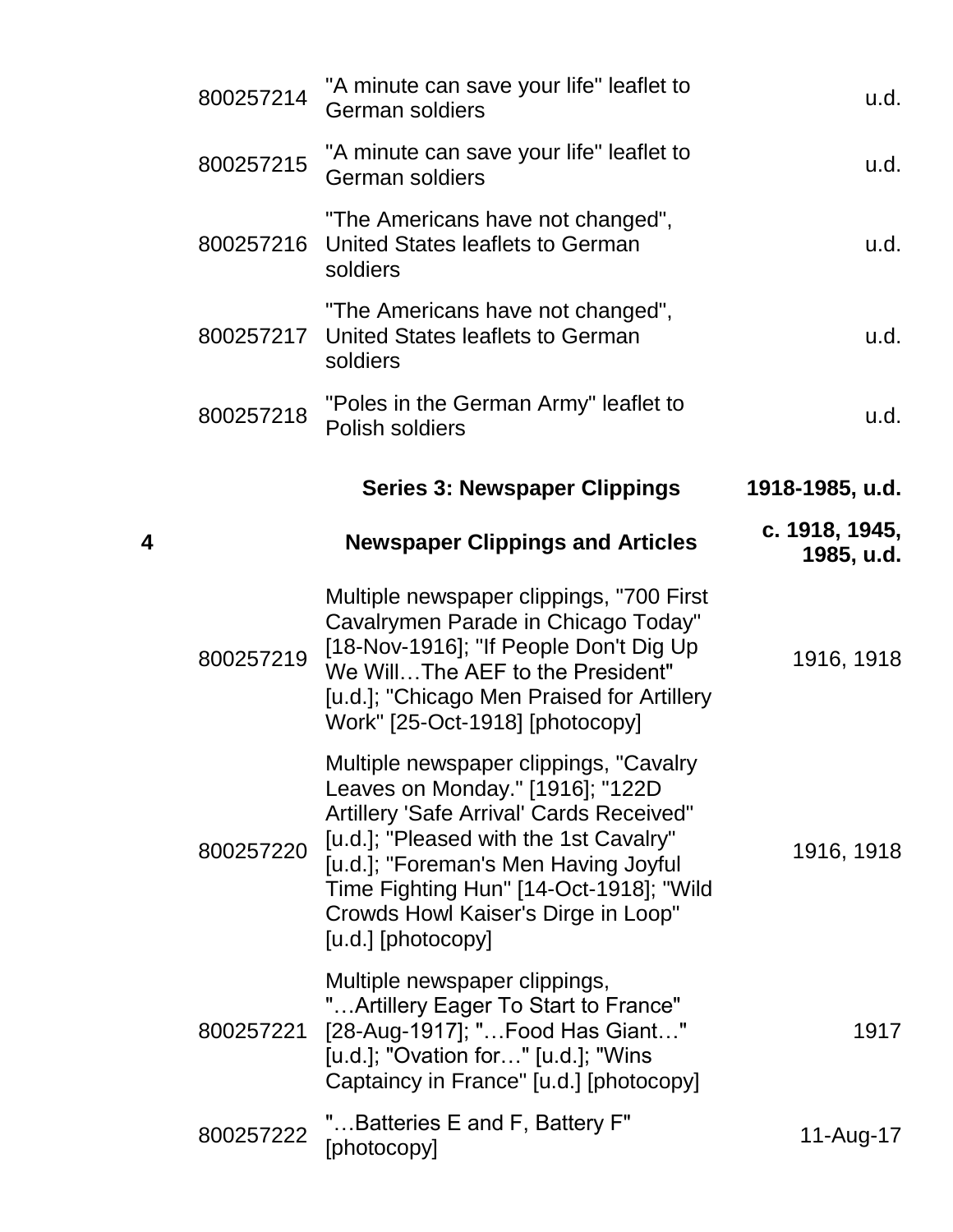| 800257223 | "Batteries E and F, Battery F"<br>[photocopy]                                                                                                   | 11-Aug-17 |
|-----------|-------------------------------------------------------------------------------------------------------------------------------------------------|-----------|
|           | 800257224 "At 122d Field Artillery." [photocopy]                                                                                                | 1918      |
|           | 800257225 "That old stuff of German efficiency"                                                                                                 | u.d.      |
| 800257226 | "Marchville and St. Hilaire are Prizes of<br>Yank 2nd Army"                                                                                     | u.d.      |
|           | 800257227 "Frank Ronan Back to Hospital Today"                                                                                                  | u.d.      |
| 800257228 | [Small piece of Gaylord Rodocker<br>Letter] "I had considerable trouble with<br>the arches"                                                     | c. 1918   |
| 800257229 | [Piece of Gaylord Rodocker Letter] : I<br>imagine, or believe, that to you folks at<br>home"                                                    | c. 1918   |
| 800257230 | "Huns Glad of Capture: Cheering Letter<br><b>Comes from Gaylord Rodocker 'Over</b><br>There'"                                                   | c. 1918   |
| 800257231 | Multiple newspaper clippings, "Great"<br>Welcome for Foreman's Boys Planned"<br>and "Chicago Yanks Rarin' to Fight on<br>German So" [photocopy] | u.d.      |
| 800257232 | "Crowds Stand in Rain to Bid 7th<br>Farewell"                                                                                                   | u.d.      |
| 800257233 | "Crowds Stand in Rain to Bid 7th<br>Farewell"                                                                                                   | u.d.      |
| 800257234 | "Describes Long Hike: Gaylord<br>Rodocker Writes Interesting Letter of<br><b>Devastated Country"</b>                                            | c. 1918   |
| 800257235 | "Gaylord Rodocker Gives Interesting<br>Bits of Information: Is in Luxemburg                                                                     | c. 1918   |
| 800257236 | [Gaylord Rodocker Letter] "Since writing<br>you my last letter"                                                                                 | c. 1918   |
| 800257237 | "George A. Rodocker" clipping about<br>George [Gaylord] Rodocker military                                                                       | u.d.      |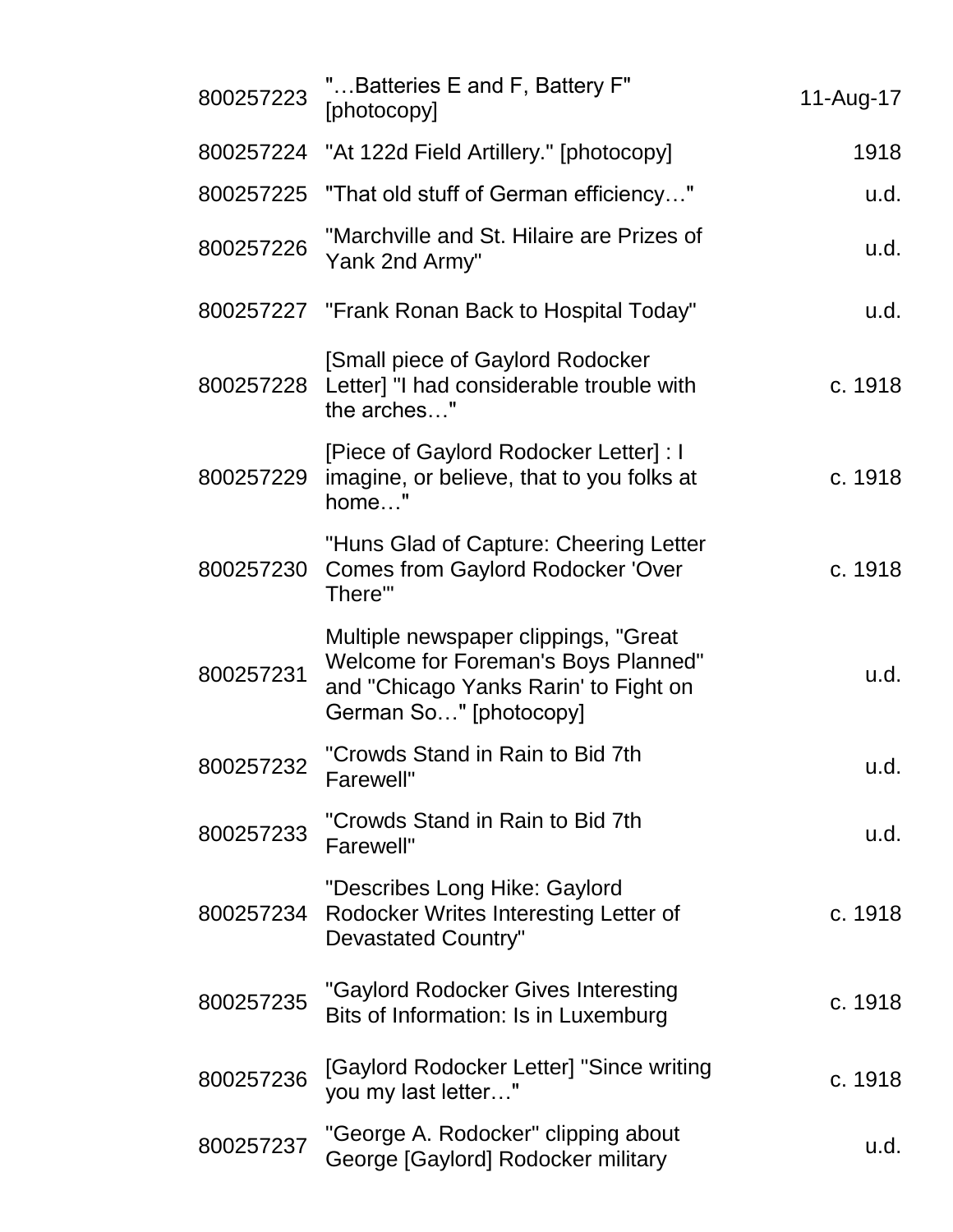career and current career

|   | 800257238 | "With the 2D Armored Division in<br>Normandy"                                                            | 31-Jul-45    |
|---|-----------|----------------------------------------------------------------------------------------------------------|--------------|
|   | 800257239 | "The Sad Sack, Objective" cartoon                                                                        | c.1940       |
|   | 800257240 | "How Many Points You Got?"                                                                               | c. 1945      |
|   | 800257241 | "Chicago. European Soldiers Due to<br>Arrive at Boston Today"                                            | c.1945       |
|   | 800257242 | "Battle of the Bulge a living memory at<br>Belgium combat site"                                          | 14-Jul-85    |
|   | 800257243 | "XIX Corps 'Carried The Ball' for Ninth's<br>Advance to Roer"                                            | u.d.         |
| 5 |           | The Stars and Stripes Newspaper                                                                          | 1944-1945    |
|   |           | 800257244 The Stars and Stripes Newspaper                                                                | 7-Jun-44     |
|   | 800257245 | The Stars and Stripes Newspaper                                                                          | 8-Sep-44     |
|   |           | 800257246 The Stars and Stripes Newspaper                                                                | 8-May-45     |
|   | 800257247 | "Battle of the Belgian Bulge-From Start<br>to Present" article from The Stars and<br>Stripes [photocopy] | 10-Jan-45    |
| 6 |           | <b>Hell On Wheels, Second Armored</b><br><b>Division Newspapers</b>                                      | May-Aug 1945 |
|   | 800257248 | Hell on Wheels, Vol. 1, No. 1                                                                            | 9-May-45     |
|   | 800257249 | Copy of front page, Hell on Wheels, Vol.<br>1, No. 1 [photocopy]                                         | 9-May-45     |
|   | 800257250 | Hell on Wheels, Vol. 1, No. 6                                                                            | 13-Jun-45    |
|   | 800257251 | Copy of front page, Hell on Wheels, Vol.<br>1, No. 6 [photocopy]                                         | 13-Jun-45    |
|   | 800257252 | Hell on Wheels, Vol. 1, No. 7                                                                            | 20-Jun-45    |
|   |           | 800257253 Hell on Wheels, Vol. 1, No. 9                                                                  | 11-Jul-45    |
|   |           | 800257254 Hell on Wheels, Vol. 1, No. 10                                                                 | 18-Jul-45    |
|   |           | 800257255 Hell on Wheels, Vol. 1, No. 14                                                                 | 16-Aug-45    |

**6**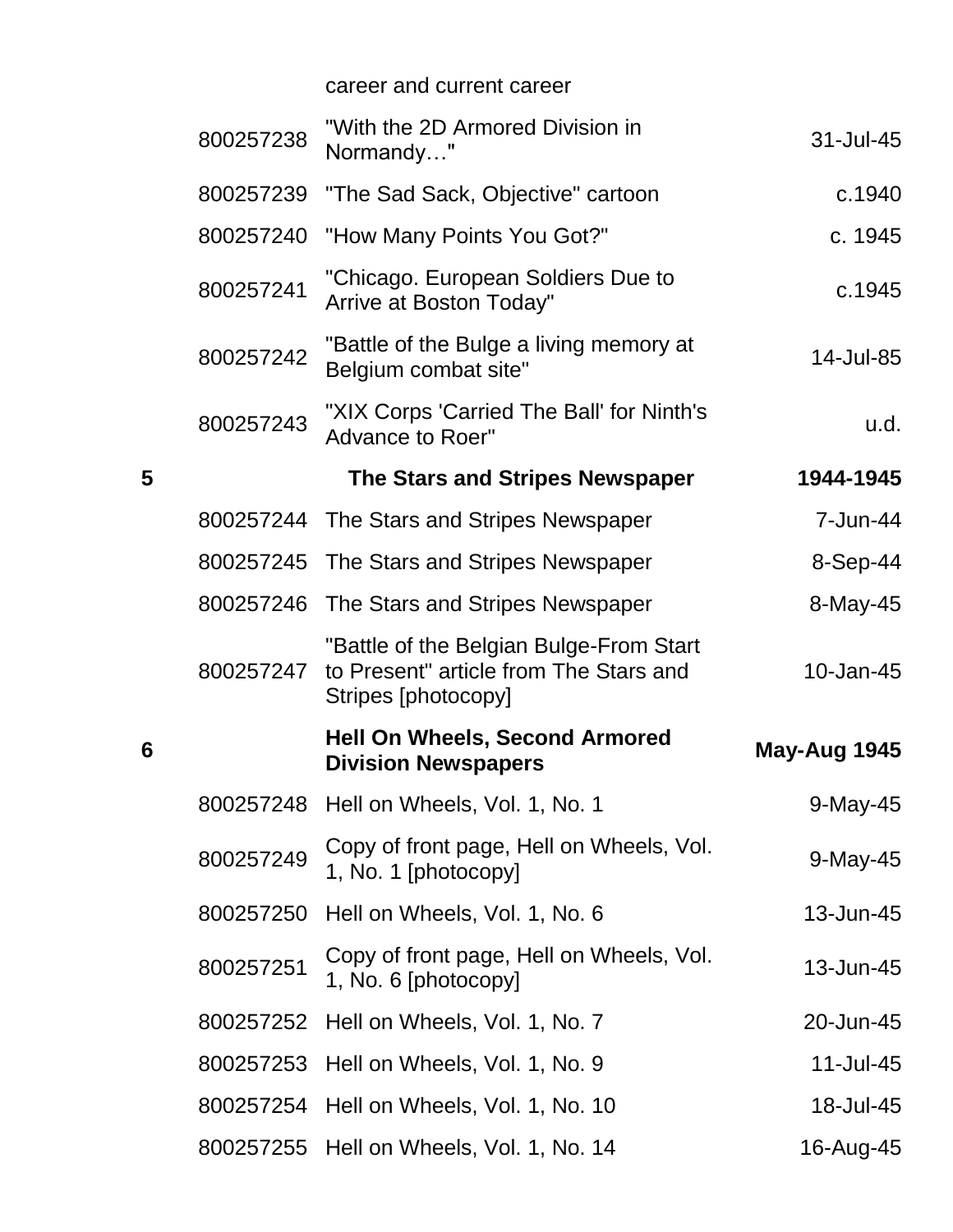|                | 800257256 | Copy of front page, Hell on Wheels, Vol.<br>1, No. 14 [photocopy]                                              | 16-Aug-45       |
|----------------|-----------|----------------------------------------------------------------------------------------------------------------|-----------------|
| $\overline{7}$ |           | <b>Miscellaneous Newsletters</b>                                                                               | 1945            |
|                |           | 800257257 Wet Run, Vo. 14, No. 6                                                                               | 30-Oct-45       |
|                |           | 800257258 Wet Run, Vo.14, No. 8                                                                                | $1-Nov-45$      |
|                | 800257259 | Headquarters Co., Maintenance Bn.<br>Second Armored Div., Vol. 1, No. 1                                        | 13-Jun-45       |
|                |           | Series 4: Photographs                                                                                          | 1918-1945, u.d. |
| 8              |           | <b>Photographs</b>                                                                                             | c.1918, u.d.    |
|                | 800257260 | Two soldiers aiming with their guns in<br>front of a building                                                  | c.1918          |
|                | 800257261 | Two soldiers crossing their guns in front<br>of them in front of a building                                    | c.1918          |
|                | 800257262 | Eight soldiers standing in front of a<br>building, one soldier in back holding<br>guns crossed in front of him | c.1918          |
|                | 800257263 | Soldier standing with gun in hand in<br>front of building                                                      | c.1918          |
|                | 800257264 | Soldier and woman sitting on a log with<br>arms around each other                                              | c.1918          |
|                | 800257265 | Soldier and woman sitting on a log with<br>arms around each other                                              | c.1918          |
|                | 800257266 | Man and woman sitting on log in the<br>woods                                                                   | c.1918          |
|                | 800257267 | Soldier with a man and woman in front<br>of a building                                                         | c.1918          |
|                | 800257268 | Man and woman standing outside                                                                                 | c.1918          |
|                | 800257269 | Soldier and woman standing outside                                                                             | c.1918          |
|                | 800257270 | Soldier and woman standing among<br>branches outside                                                           | c.1918          |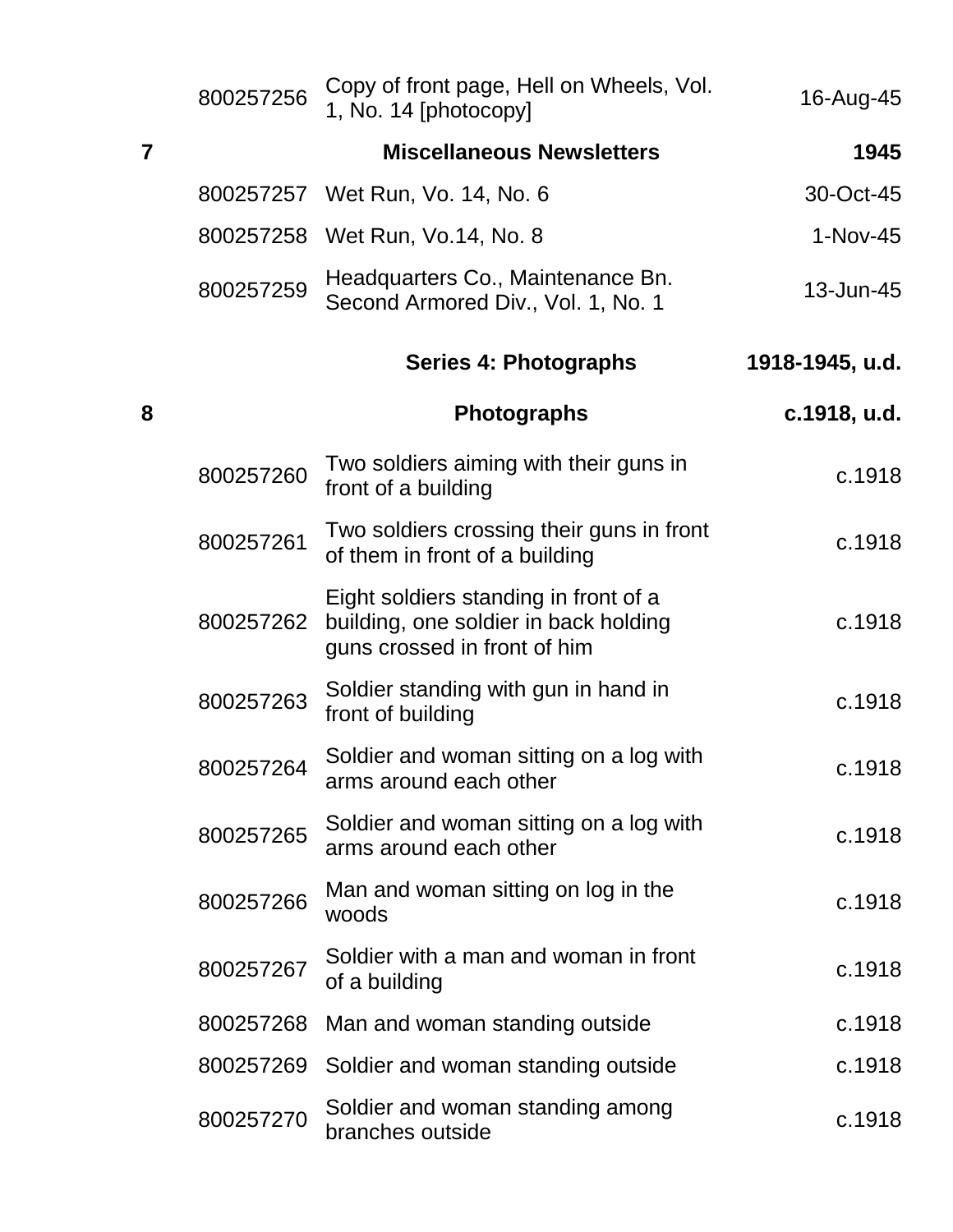|   |           | 800257271 Portrait of nurse with dark hair                                                                                                                                                                                                                                | u.d.            |
|---|-----------|---------------------------------------------------------------------------------------------------------------------------------------------------------------------------------------------------------------------------------------------------------------------------|-----------------|
| 9 |           | <b>Photographs</b>                                                                                                                                                                                                                                                        | 1944-1945, u.d. |
|   |           | Eight soldiers standing on a train<br>platform, "From right to left of the<br>picture, Jan. 1943, Bill Schwartz, Ed<br>800257272 Kouilko[?], The 'Sarg' Raby, Roy<br>Meecham, Jim McLaughlin, Bill<br>Haverstall[?], Lawrence[?[ Martin, Jim<br>Jessaulin <sup>[?]"</sup> | $Jan-43$        |
|   |           | Man and dog standing by a jeep, "Near<br>800257273 Hwy, Belgium, Dec. 1944, Bob<br>Ferguson 'Schopps'"                                                                                                                                                                    | $Dec-44$        |
|   | 800257274 | Two soldiers standing in front of a<br>building, "Weris, Belgium, Jan. 1945,<br>Bob Ferguson, John Tucker"                                                                                                                                                                | $Jan-45$        |
|   | 800257275 | Soldier laying in grass, "Near Aachen<br>Germany, Feb. 1945, Morris'[?] idea of<br>what a guy in a box hole would look like<br>to the enemy"                                                                                                                              | Feb-45          |
|   | 800257276 | Soldier standing in large hole "Aachen,<br>Germany, Feb. 1945"                                                                                                                                                                                                            | Feb-45          |
|   | 800257277 | Soldier sitting on large gun, "Aachen,<br>Germany, Feb. 1945"                                                                                                                                                                                                             | Feb-45          |
|   | 800257278 | Dark photograph of the ground[?], "Near<br>Aachen, Germany, Feb. 1945"                                                                                                                                                                                                    | Feb-45          |
|   | 800257279 | Dark photograph of the ground[?], "Near<br>Aachen, Germany, Feb. 1945, taken in<br>front of a sod covered dugout"                                                                                                                                                         | Feb-45          |
|   | 800257280 | Overview of a field with building in<br>background, "Aachen, Germany, Feb.<br>1945, kitchen-dark building"                                                                                                                                                                | Feb-45          |
|   | 800257281 | Overview of a field or town[?], "Near<br>Aachen, Germany, Feb. 1945"                                                                                                                                                                                                      | Feb-45          |
|   | 800257282 | Solider sitting on large gun, " Aachen,<br>Germany, Feb. 1945"                                                                                                                                                                                                            | Feb-45          |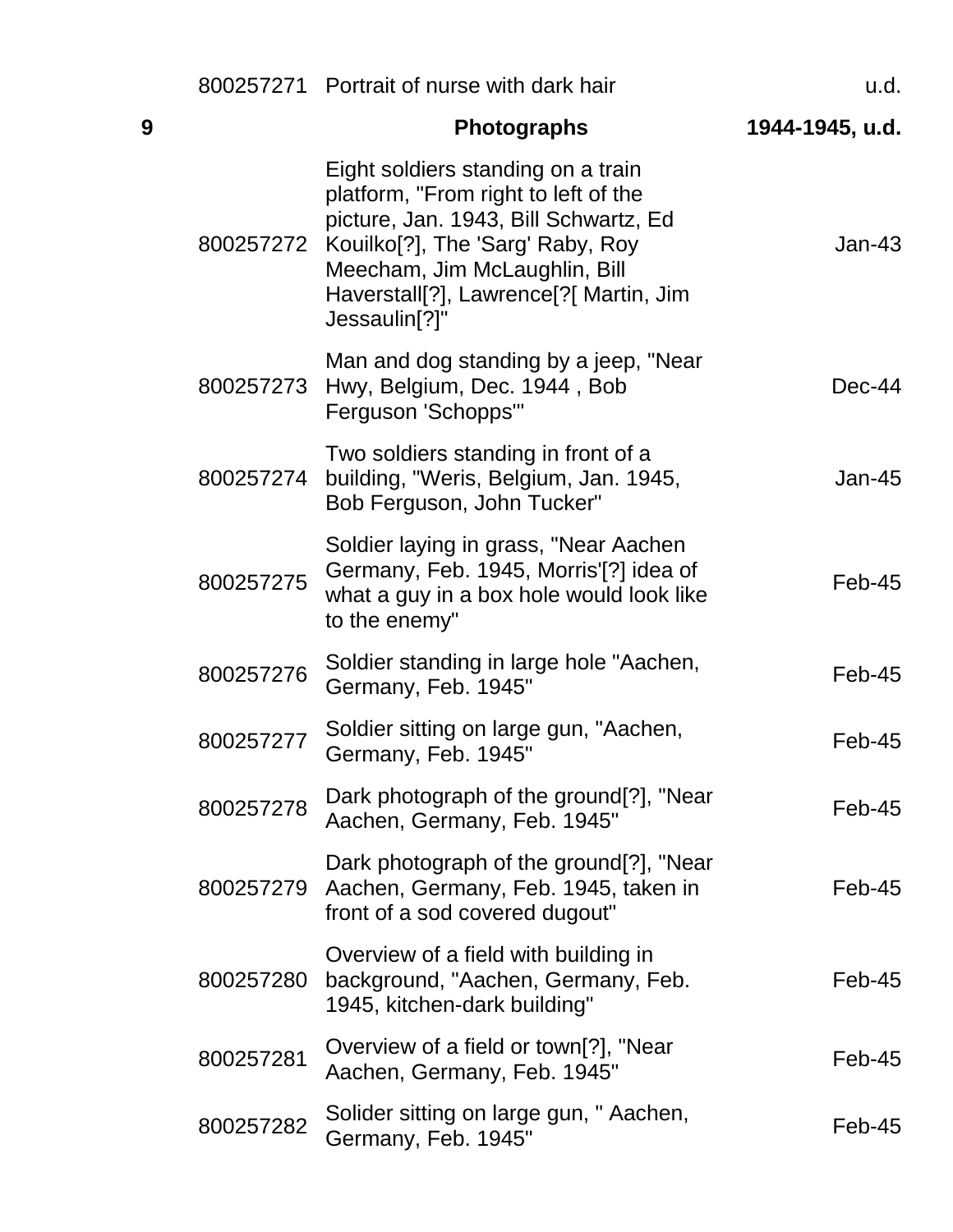| 800257283 | Two soldiers standing in front of a<br>factory, "Watenstedt, Germany, May<br>1945, Clarence[?] Biggus[?]"       | May-45        |
|-----------|-----------------------------------------------------------------------------------------------------------------|---------------|
| 800257284 | Two soldiers standing in front of a<br>factory, "Watenstedt, Germany, May<br>1945, 'Heavy' Abreau[?]"           | May-45        |
| 800257285 | Two soldiers standing front of building,<br>"Watenstedt, May 1945, Harold Watson"                               | May-45        |
| 800257286 | Two soldiers standing in front of a<br>factory, "'Pa' Green, Watenstedt,<br>Germany, May 1945"                  | May-45        |
| 800257287 | Soldier standing in front of a rockwall,<br>"Watenstedt, Germany, June 1945"                                    | $Jun-45$      |
| 800257288 | Three soldiers sitting in a truck bed,<br>"Niles(center), Mull, myself, June 1945"                              | $Jun-45$      |
| 800257289 | Soldier standing in front of a factory,<br>"June 1945, Watenstedt, Ger., Herman<br><b>Goring Werks"</b>         | $Jun-45$      |
| 800257290 | Soldier standing on a truck, "June 1945,<br>Watenstedt, Herman Goring Werks,<br>Gerand <sup>[?]</sup> Carlon"   | $Jun-45$      |
| 800257291 | Solider standing next to truck, "June<br>1945 Watenstedt, Ger., Glyn[?] Polk[?],<br><b>Herman Goring Werks"</b> | $Jun-45$      |
| 800257292 | Soldier sitting in jeep, "Watenstedt,<br>Germany, June 1945"                                                    | $Jun-45$      |
| 800257293 | Jeep, "July 1945, Watenstedt, Ger."                                                                             | <b>Jul-45</b> |
| 800257294 | Soldier with cigarette, " July 1945,<br>Watenstedt, Ger., Charlie Price"                                        | <b>Jul-45</b> |
| 800257295 | Jeep on side of road, "July 1945,<br>Watenstedt, Ger."                                                          | <b>Jul-45</b> |
| 800257296 | Jeep on side of road with soldier leaning<br>on front, " July 1945, Watenstedt, Ger."                           | <b>Jul-45</b> |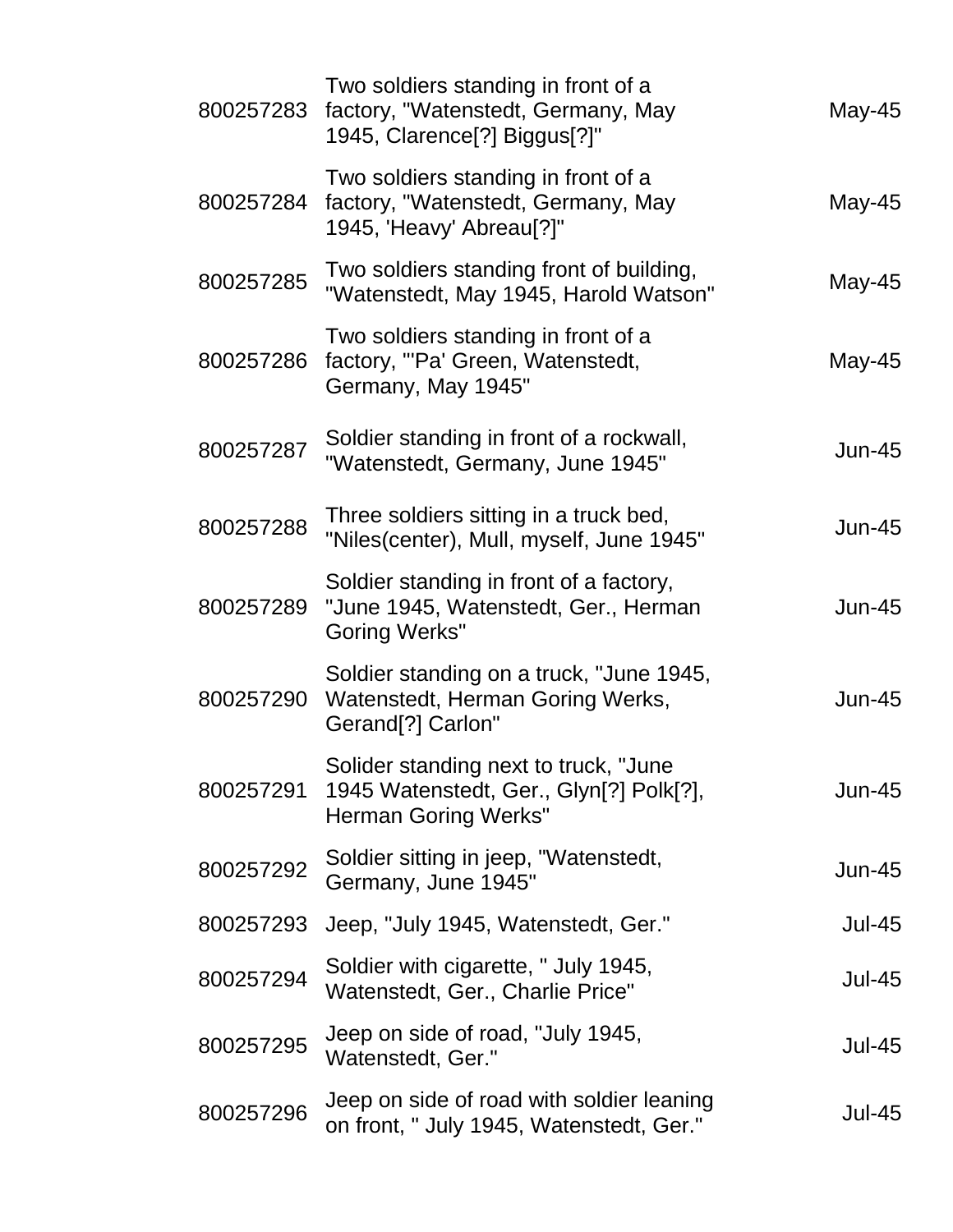| 800257297 | Four soldiers sitting on tires, "July 1945,<br>Wolfenbuttel[?], Ger., Marx Shepard,<br>Orr[?], Tommy Price"                        | <b>Jul-45</b> |
|-----------|------------------------------------------------------------------------------------------------------------------------------------|---------------|
| 800257298 | Truck on side of road with soldier<br>leaning on front, "July 1945, Watenstedt,<br>Ger., Price"                                    | <b>Jul-45</b> |
| 800257299 | Solider sitting with gun in lap, "Berlin,<br>Germany, August 1945, Presidential half<br>track"                                     | Aug-45        |
| 800257300 | Truck on side of road with soldier<br>leaning on front, "Highway from Kassel<br>to Frankfurt, Ger. August 1945, Coeville"          | Aug-45        |
| 800257301 | Trucks parked on grass,<br>"StoponevarId[?] outside Brauschweig<br>Ger., August 1945"                                              | Aug-45        |
| 800257302 | Cargo truck with soldier, "Outside"<br>Brauschweig, Germany, August 1945,<br>Retriever"                                            | Aug-45        |
| 800257303 | Two soldier with arms around each<br>other leaning on jeep, "Kassel,<br>Germany, August 1945, Cpt. James<br>Niles & buddy"         | Aug-45        |
| 800257304 | Solider leaning against wrecked car,<br>"Berlin, Germany, August 1945"                                                             | Aug-45        |
| 800257305 | Soldier standing in front of statue, "S.S.<br>Barracks, Berlin, Germany, August<br>1945"                                           | Aug-45        |
| 800257306 | Two soldiers standing outside,<br>"Replogle[?]-Kitchen driver, Berlin,<br>Germany, August 1945, Baseler<br>Strasse <sup>[?]"</sup> | Aug-45        |
| 800257307 | Solider leaning on jeep, "Berlin 1945"                                                                                             | 1945          |
| 800257308 | Soldier sitting in jeep, "Aachen,<br>Germany, 1945"                                                                                | 1945          |
| 800257309 | Soldier sitting in jeep, "Aachen,<br>Germany, 1945" [duplicate]                                                                    | 1945          |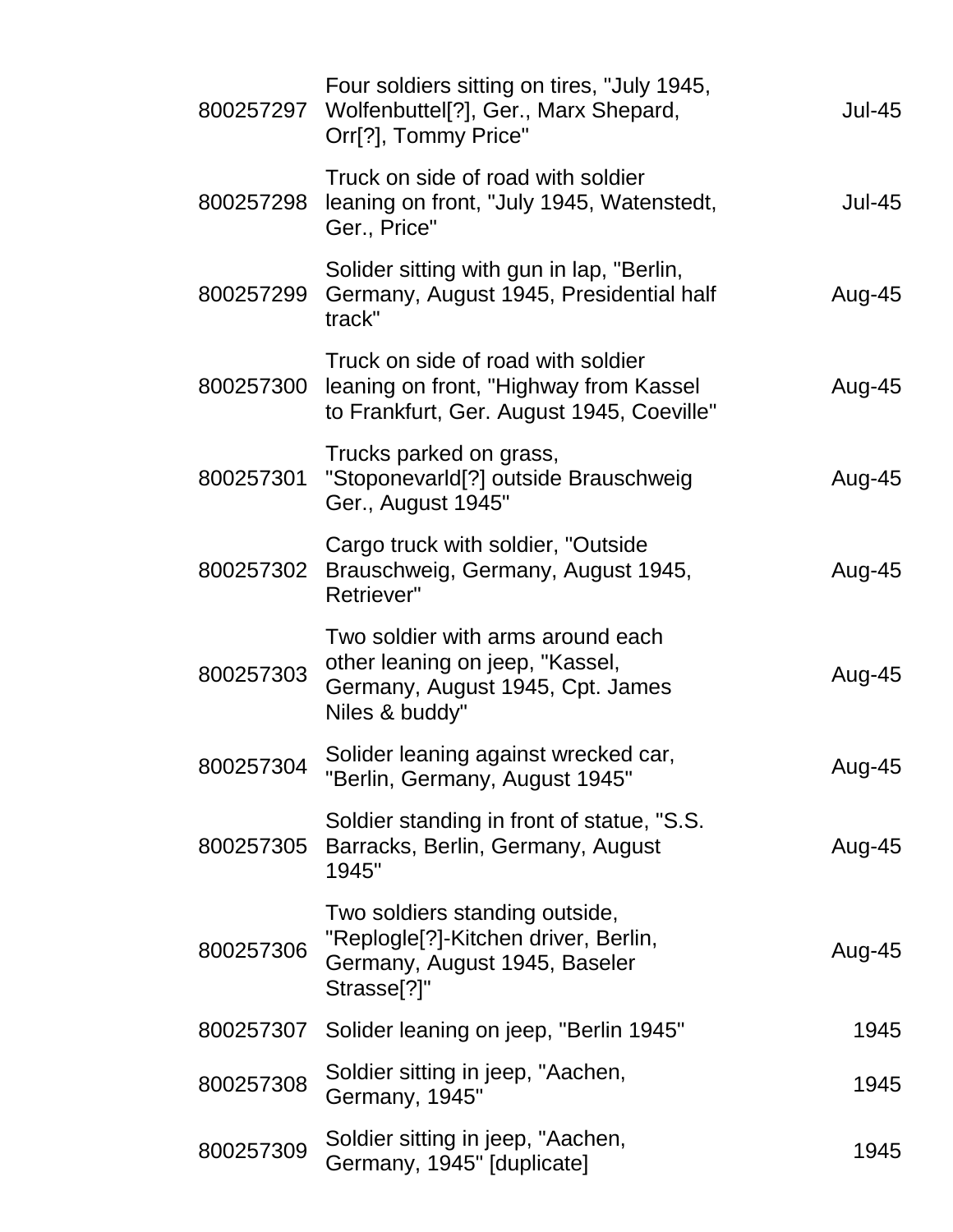| Soldier standing in hole, "Aachen,<br>Germany, 1945"                                                                                                             | 1945   |
|------------------------------------------------------------------------------------------------------------------------------------------------------------------|--------|
| Two soldiers standing next to each<br>other, "Prints no good but the negative<br>seems to be O.K."                                                               | u.d.   |
| Truck driving down a dirt road about to<br>go over a bridge                                                                                                      | u.d.   |
| Three soldiers leaning against a<br>staircase in front of a wall of plants                                                                                       | u.d.   |
| Soldier crouching under a staircase<br>smoking a cigarette                                                                                                       | u.d.   |
| Soldier leaning against a staircase in<br>front of a wall of plants                                                                                              | u.d.   |
| Monument/grave, "Paris 1945"<br>800257316                                                                                                                        | 1945   |
| Soldier dancing[?] or throwing<br>something[?], "Bet ya' can't guess what,<br>er, who this is!"                                                                  | u.d.   |
| Soldier leaning against a tank, "GG"<br>Morris"                                                                                                                  | u.d.   |
| Soldier leaning against large gun, "1945<br>May, Watenstedt, Germany"                                                                                            | May-45 |
| 800257320 Soldier leaning against large gun                                                                                                                      | May-45 |
| 800257321<br>Tank with man peeking out 1945                                                                                                                      | 1945   |
| Tank with man peeking out 1945                                                                                                                                   | 1945   |
| Three soldiers standing in front of truck,<br>"1945, Mike 'Waterwoiks[?]' The other<br>guys name? - Heck he's only been here<br>about 6 months, few[?] ya' know" | 1945   |
| Three soldiers standing in front of truck                                                                                                                        | 1945   |
| Soldier sitting on a motorcycle outside of<br>a factory 1945                                                                                                     | 1945   |
| 800257326 Soldier standing next to tank 1945                                                                                                                     | 1945   |
|                                                                                                                                                                  |        |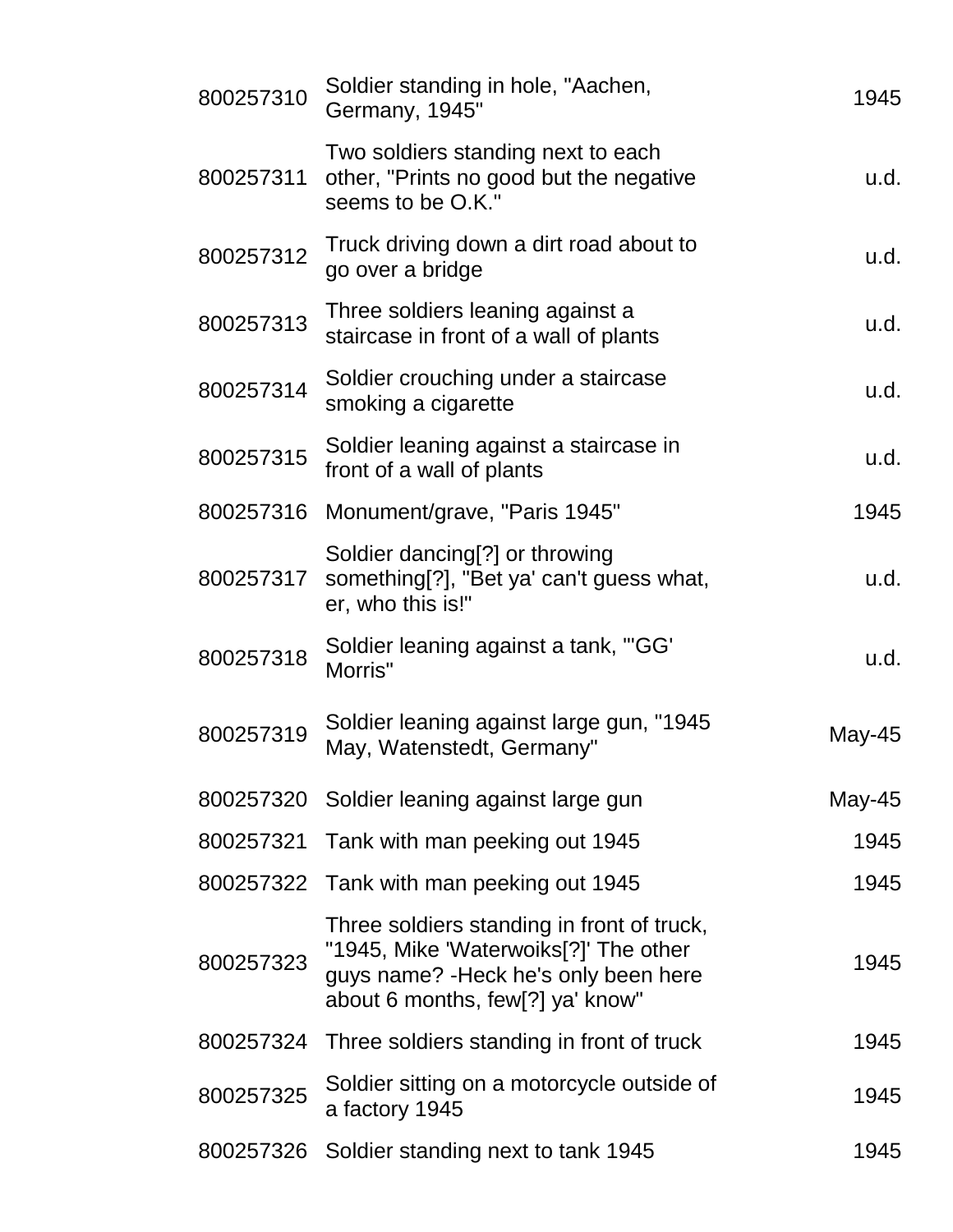| 800257327 | Soldier standing next to tank, "Gerry G.<br><b>Morris 1945"</b>                    | 1945          |
|-----------|------------------------------------------------------------------------------------|---------------|
|           | 800257328 Soldier sitting on jeep 1945                                             | 1945          |
| 800257329 | White car with two soldiers inside                                                 | u.d.          |
| 800257330 | Man behind the wheel of an engine                                                  | u.d.          |
| 800257331 | Soldier sitting on motorcycle, "France"                                            | u.d.          |
| 800257332 | Boat with a 'Welcome Home, Well Done'<br>banner on side                            | <b>Nov-45</b> |
| 800257333 | Boat with a 'Welcome Home, Well Done'<br>banner on side                            | <b>Nov-45</b> |
| 800257334 | Two men sitting in a boxcar, "Keller on<br>right 1945"                             | 1945          |
| 800257335 | Soldier taking a photo of himself in front<br>of a memorial or grave, "Paris 1945" | 1945          |
| 800257336 | Three soldiers standing in front of a<br>jeep, "Center R. Polson, Germany 1945"    | 1945          |
| 800257337 | Two soldiers in a white car, "Polson is<br>'passenger'"                            | u.d.          |
| 800257338 | Soldier in front of stone wall with<br>motorcycles in background                   | u.d.          |
| 800257339 | Train cars with soldiers standing outside                                          | u.d.          |
| 800257340 | Train cars with soldiers standing outside<br>[duplicate]                           | u.d.          |
| 800257341 | Man standing behind the wheel of an<br>engine <sup>[?]</sup>                       | u.d.          |
| 800257342 | Soldier standing in front of stonewall<br>with gun in hand                         | u.d.          |
| 800257343 | Overview of trucks, jeeps, and soldiers<br>parked underneath trees                 | u.d.          |
| 800257344 | White house with pile of logs and man                                              | u.d.          |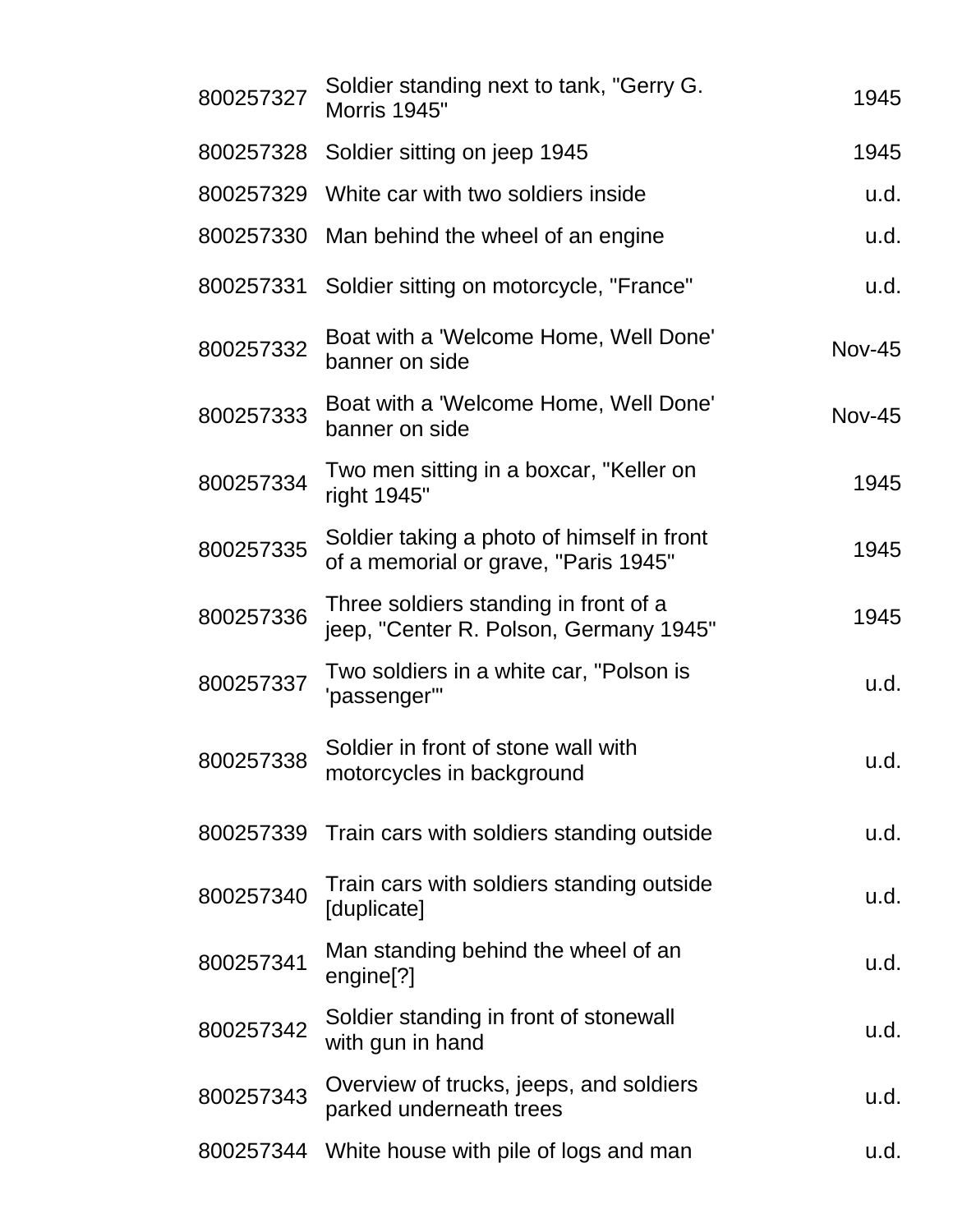reclining in a chair

| 800257345 | White house with pile of logs and man<br>reclining in a chair [duplicate] | u.d. |
|-----------|---------------------------------------------------------------------------|------|
|           | 800257346 Soldier reclining in chair outside                              | u.d. |
|           | 800257347 Soldier sleeping on cot                                         | u.d. |
| 800257348 | Soldier sleeping on cot [duplicate]                                       | u.d. |
| 800257349 | Three soldiers standing in front and<br>inside boxcar                     | u.d. |
| 800257350 | Three soldiers standing in front and<br>inside boxcar [duplicate]         | u.d. |
| 800257351 | Arc de Triomphe with a group of soldiers<br>at the base                   | u.d. |
|           | 800257352 Soldier leaning on tank                                         | u.d. |
| 800257353 | Soldier leaning on tank, "Germany<br>1945"                                | 1945 |
| 800257354 | Soldier leaning on tank, "'GG' Morris"                                    | 1945 |
| 800257355 | Soldier sitting on motorcycle, "Germany<br>1945"                          | 1945 |
|           | 800257356 Soldier sitting on motorcycle                                   | 1945 |
| 800257357 | Two soldiers standing outside of factory,<br>"Germany 1945"               | 1945 |
| 800257358 | Two soldiers standing outside of factory                                  | 1945 |
|           | 800257359 Soldier leaning against jeep                                    | u.d. |
| 800257360 | Two soldiers sitting on hood of jeep                                      | u.d. |
|           | 800257361 Soldier standing in field                                       | u.d. |
|           | 800257362 Truck bed with soldier bodies, "War"                            | u.d. |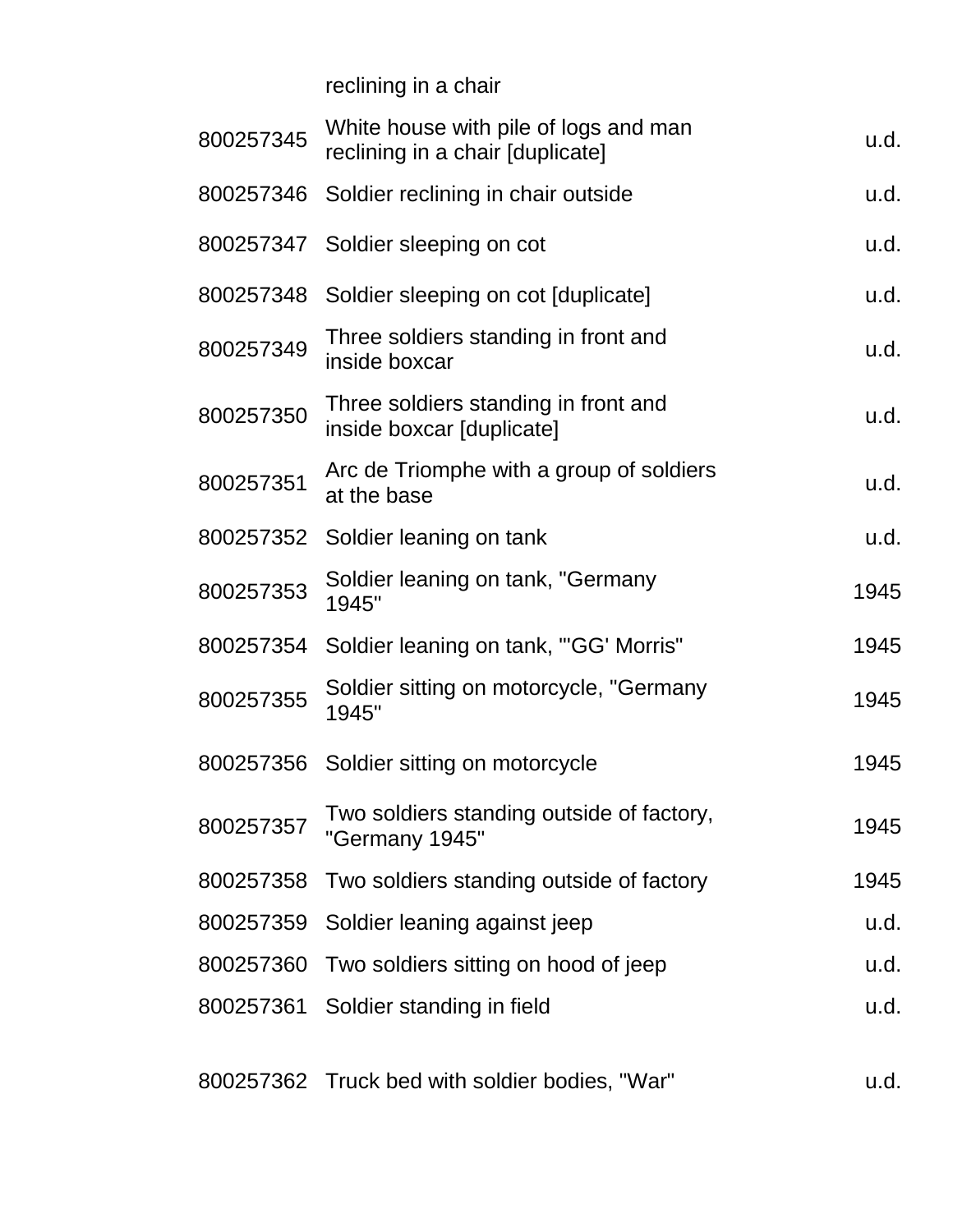| 10 |           | <b>Miscellaneous Photographs</b>                                                                                                                                                                       | 1958, u.d.      |
|----|-----------|--------------------------------------------------------------------------------------------------------------------------------------------------------------------------------------------------------|-----------------|
|    | 800257363 | Group photograph of men in suits and<br>baseball uniforms, Henry S. Polson<br>[photocopy]                                                                                                              | u.d.            |
|    | 800257364 | Multiple photographs, cabinet card with<br>seated man and standing woman;<br>photograph of woman standing outside<br>leaning on a tree; photograph of man in<br>a suit with glasses [photocopy]        | u.d.            |
|    | 800257365 | Multiple photographs: photograph of<br>Battery F, Illinois Field Artillery;<br>photograph of three men and Henry<br>Polson in suits; Henry Polson leaning<br>out of a train waving his hat [photocopy] | u.d.            |
|    | 800257366 | Portrait of man in suit and glasses<br>[Henry Polson]                                                                                                                                                  | 21-Jul-58       |
|    |           | Series 5: Miscellaneous Items                                                                                                                                                                          | 1923-1944, u.d. |
|    |           |                                                                                                                                                                                                        |                 |
| 11 |           | <b>Miscellaneous Souvenirs</b>                                                                                                                                                                         | 1923-1944, u.d. |
|    |           | 800257367 United States 3 cent stamp                                                                                                                                                                   | u.d.            |
|    | 800257368 | <b>German Allied Military Currency 1/2</b><br><b>Mark</b>                                                                                                                                              | 1944            |
|    |           | 800257369 German Allied Military Currency 1 Mark                                                                                                                                                       | 1944            |
|    |           | 800257370 German 1 Retenmark note                                                                                                                                                                      | 1923            |
|    |           | 800257371 German 1 Retenmark note                                                                                                                                                                      | 1923            |
|    | 800257372 | German 1 Retenmark note                                                                                                                                                                                | 1923            |
|    |           | 800257373 German 1 Retenmark note                                                                                                                                                                      | 1923            |
|    |           | 800257374 German 2 Retenmark note                                                                                                                                                                      | 1923            |
|    |           | 800257375 German 2 Retenmark note                                                                                                                                                                      | 1923            |
|    | 800257376 | <b>French Allied Military Currency 2 Francs</b>                                                                                                                                                        | 1944            |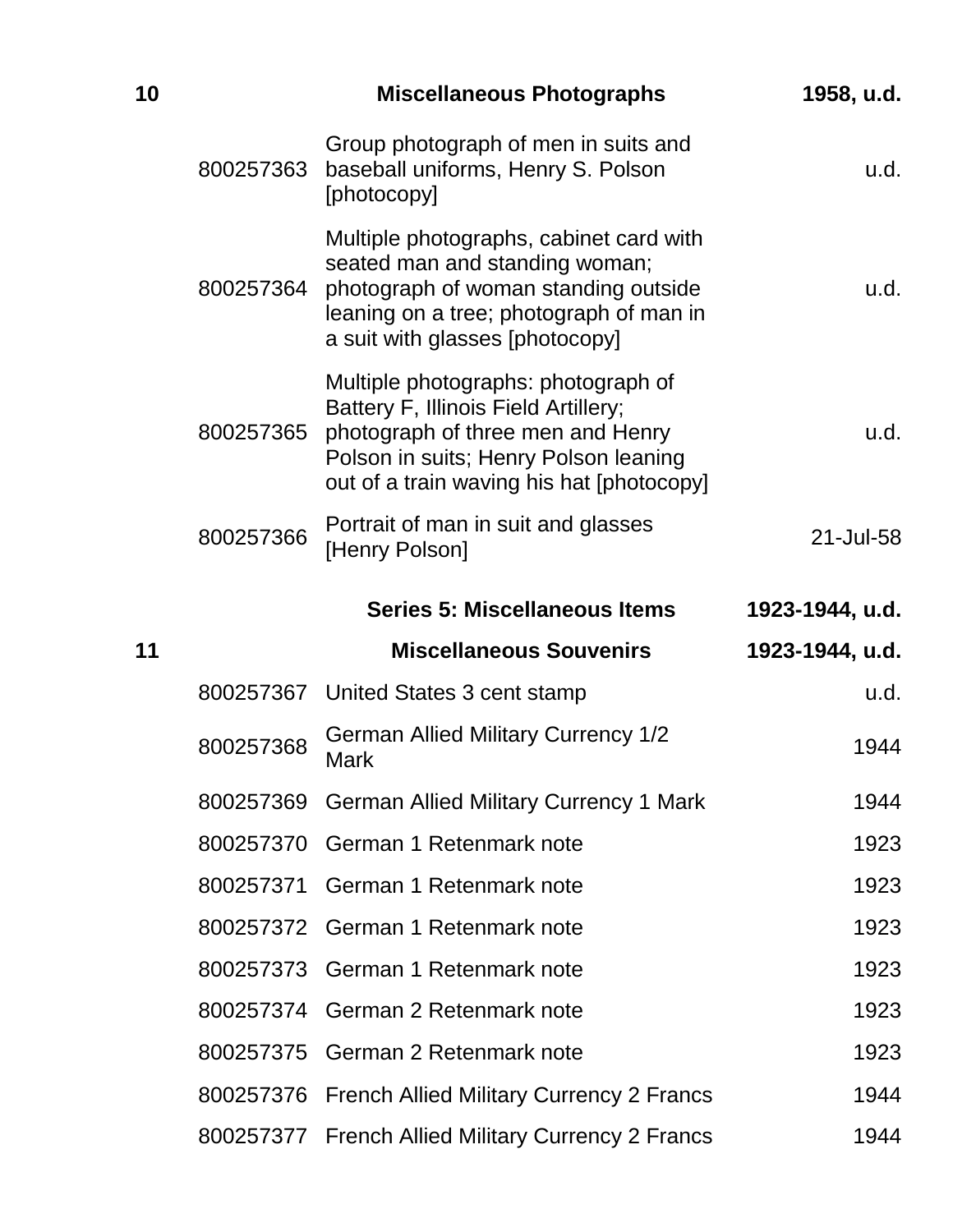|           | 800257378 French Allied Military Currency 2 Francs                 | 1944 |
|-----------|--------------------------------------------------------------------|------|
| 800257379 | <b>French Allied Military Currency 2 Francs</b>                    | 1944 |
| 800257380 | <b>French Allied Military Currency 5 Francs</b>                    | 1944 |
| 800257381 | <b>French Allied Military Currency 5 Francs</b>                    | 1944 |
| 800257382 | <b>French Allied Military Currency 5 Francs</b>                    | 1944 |
| 800257383 | <b>French Allied Military Currency 10</b><br><b>Francs</b>         | 1944 |
| 800257384 | <b>French Allied Military Currency 10</b><br><b>Francs</b>         | 1944 |
| 800257385 | <b>French 5 Francs</b>                                             | 1940 |
| 800257386 | French 10 Francs                                                   | 1943 |
| 800257387 | <b>Belgium 5 Francs</b>                                            | u.d. |
| 800257388 | Belgium 10 Francs                                                  | u.d. |
| 800257389 | Algeria 5 Francs                                                   | 1942 |
| 800257390 | Algeria 5 Francs                                                   | u.d. |
| 800257391 | England 1 Pound, signed by multiple<br>men                         | u.d. |
|           | 800257392 Prälaten in Schöneberg ticket                            | u.d. |
| 800257393 | Post Exchange 1 Franc coupons                                      | u.d. |
| 800257394 | Small snapshot packet of Maastricht,<br><b>Netherlands</b>         | u.d. |
| 800257395 | Blank postcard of Church Street in<br>Liverpool                    | u.d. |
| 800257396 | Blank postcard of St. George's Hall in<br>Liverpool                | u.d. |
| 800257397 | Blank postcard of entrance to Mersey<br><b>Tunnel in Liverpool</b> | u.d. |
| 800257398 | Blank postcard of a view at George's                               | u.d. |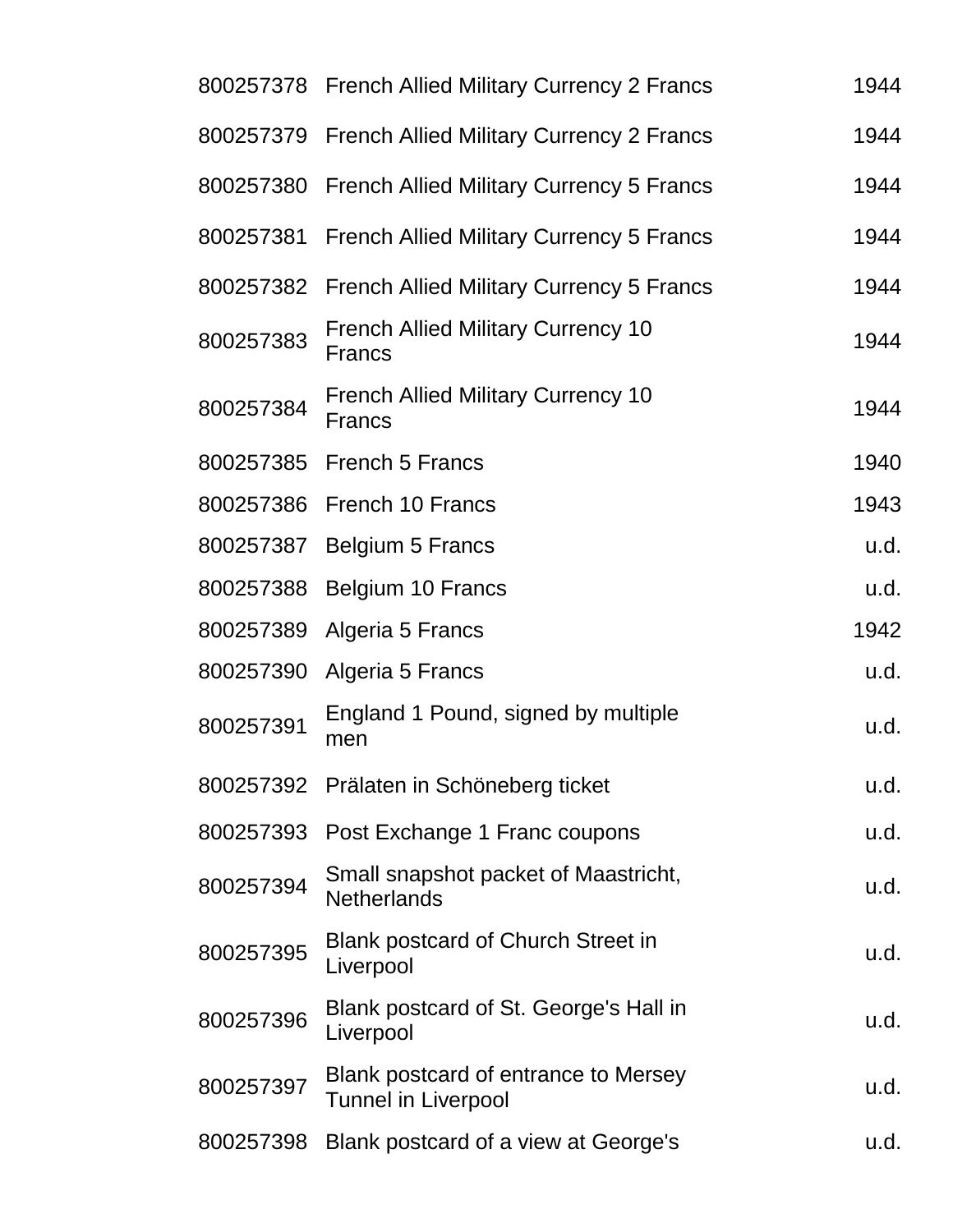|    |           | Hall in Liverpool                                                                       |                  |
|----|-----------|-----------------------------------------------------------------------------------------|------------------|
|    | 800257399 | Blank postcard of the Mersey Tunnel in<br>Liverpool                                     | u.d.             |
|    | 800257400 | <b>Blank postcard of Chester Cross in</b><br>England                                    | u.d.             |
|    | 800257401 | <b>Blank postcard of Foregate Street in</b><br>England                                  | u.d.             |
|    | 800257402 | Blank postcard of bomb throwing<br>practice                                             | u.d.             |
|    | 800257403 | Blank fold out postcard of a martial<br>farewell at Camp Grant on September<br>30, 1917 | u.d.             |
|    |           | 800257404 Blank postcard of the Pantheon in Paris                                       | u.d.             |
|    | 800257405 | Blank postcard of the Eiffel Tower in<br>Paris                                          | u.d.             |
|    | 800257406 | Blank postcard of the Notre-Dame de<br>Paris                                            | u.d.             |
|    | 800257407 | Blank postcard of the Place de la<br>Concorde                                           | u.d.             |
|    | 800257408 | Blank postcard of Place de la Concorde<br>[duplicate]                                   | u.d.             |
| 12 |           | <b>Miscellaneous Books</b>                                                              | 1945, 1977, u.d. |
|    | 800257409 | <b>German prisoners in Great Britain</b>                                                | u.d.             |
|    | 800257410 | <b>General Marshall's Report: The Winning</b><br>of the War in Europe and the Pacific   | 1945             |
|    | 800257411 | <b>Imperial War Museum Duxford</b><br>Handbook                                          | 1977             |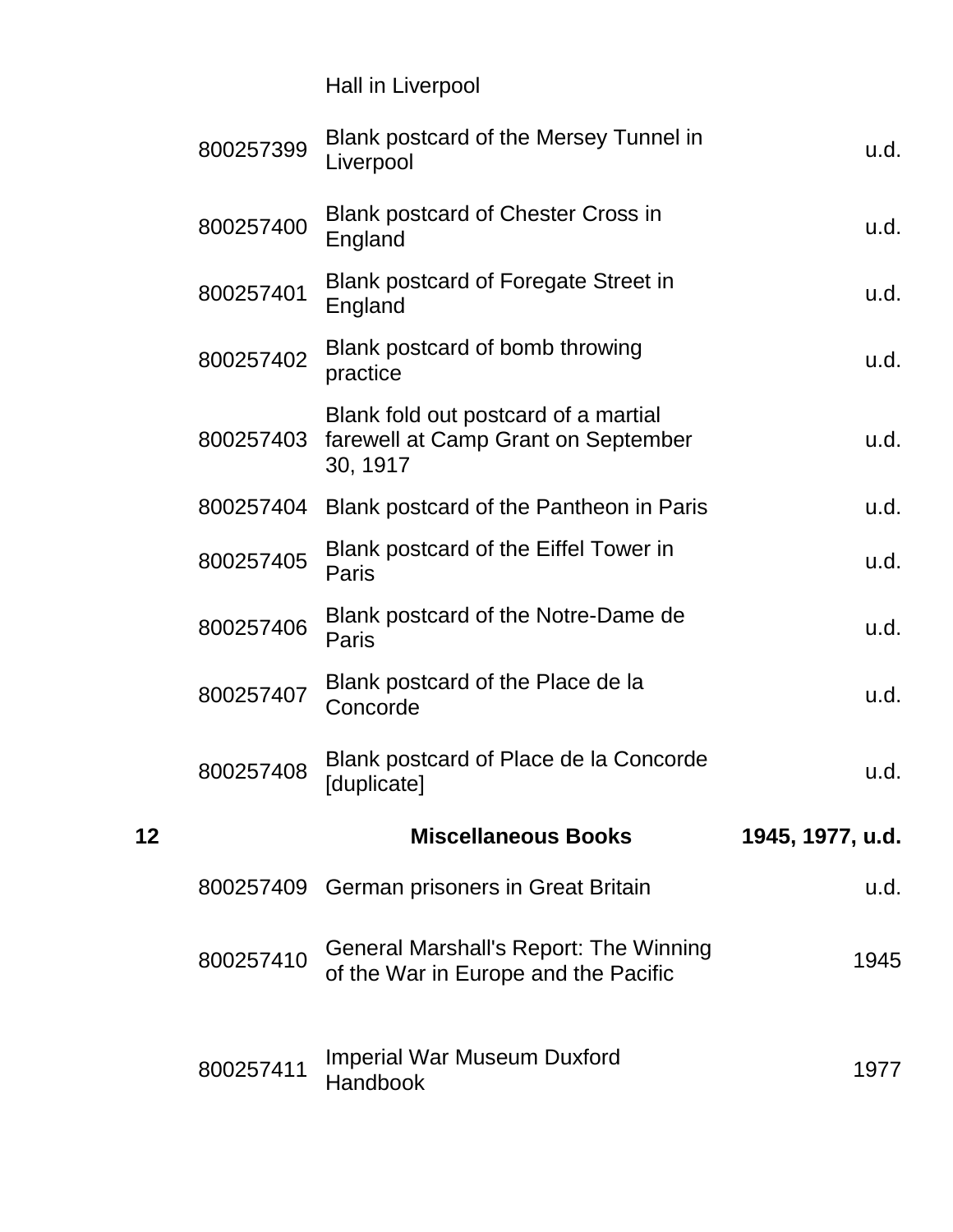| 13 |           | <b>Miscellaneous Ephemera</b>                                | u.d. |
|----|-----------|--------------------------------------------------------------|------|
|    |           | 800257412 Stevens, Maloney & Co. business card               | u.d. |
|    |           | 800257413 Boston Store business card                         | u.d. |
|    |           | 800257414 Mr. Lawrence Chiapetta business card               | u.d. |
|    |           | 800257415 Name and address on scrap paper                    | u.d. |
|    | 800257416 | Drawing of soldier walking                                   | u.d. |
|    |           | 800257417 Drawing of soldier sitting                         | u.d. |
|    | 800257418 | Start times and dates on a scrap piece<br>of paper           | u.d. |
|    | 800257419 | List of countries and dates on a scrap<br>piece of paper     | u.d. |
|    | 800257420 | Someone's date of death on a scrap<br>piece of paper         | u.d. |
|    | 800257421 | Ad for "A Soldier's Diary" by Capt. Will<br>Judy             | u.d. |
|    | 800257422 | Ad for "A Soldier's Diary" by Capt. Will<br>Judy [photocopy] | u.d. |
|    | 800257423 | Mexican Punitive Expedition, 1916-1917<br>bibliography       | u.d. |
|    | 800257424 | Names and addresses on a sheet of<br>paper                   | u.d. |
|    | 800257425 | Names and addresses on a sheet of<br>paper                   | u.d. |
|    | 800257426 | Informational label about the 2nd<br><b>Armored Division</b> | u.d. |